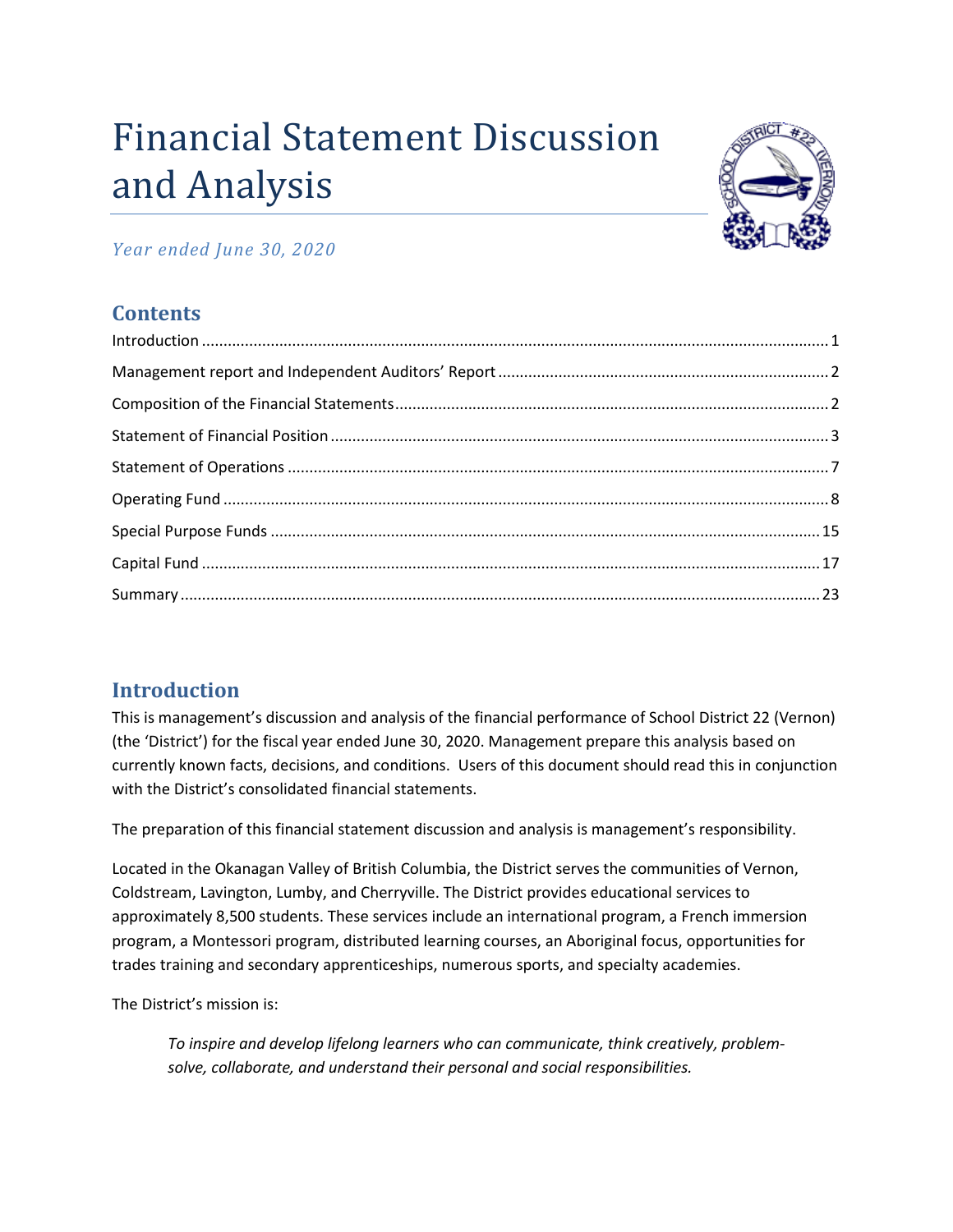The financial statements illustrate, in financial terms, how the District allocated and consumed resources during the year to June 30, 2020.

# <span id="page-1-0"></span>**Management report and Independent Auditors' Report**

These two reports outline the responsibilities of management and the Auditor regarding the financial statements.

Management are responsible for the integrity and objectivity of the financial statements. The financial statements are the sum of over 100,000 individual transactions made during the year. Management are responsible for maintaining controls to ensure the District records and reports these transactions correctly.

The Auditors are responsible for gaining an understanding and performing testing to obtain reasonable assurance about whether the financial statements, as a whole, are free from material misstatement.

# <span id="page-1-1"></span>**Composition of the Financial Statements**

The two key audited statements are:

- A **statement of financial position** (page 5), which summarises the assets and liabilities at June 30th. This provides an indication of the financial health of the District.
- A **statement of operations** (page 6), which summarises the revenues received and expenses incurred during the twelve months between July 1 and June 30. This provides an indication of the funding received by the District and how that funding was spent.

The Statement of Changes in Net Financial Assets (Debt), the Statement of Cash Flows and the notes to the financial statements are also audited, and provide further analysis of the District's finances.

The District manages its financial activities in three distinct areas, being the

- Operating fund;
- Special purpose funds; and the
- Capital fund.

The schedules at the end of the notes to the financial statements are in a format prescribed by the Ministry of Education. These schedules provide more detail specific to each of these funds. The balances in these schedules are consistent, when combined together, with the financial statements.

Schedule 1 (page 29) illustrates the sum of the funds.

Schedule 2 (page 30) provides detail on the **Operating Fund**.

The Operating Fund accounts for the District's operating grants and other operating revenues. Legislation requires that the District present a balanced budget for the Operating Fund, whereby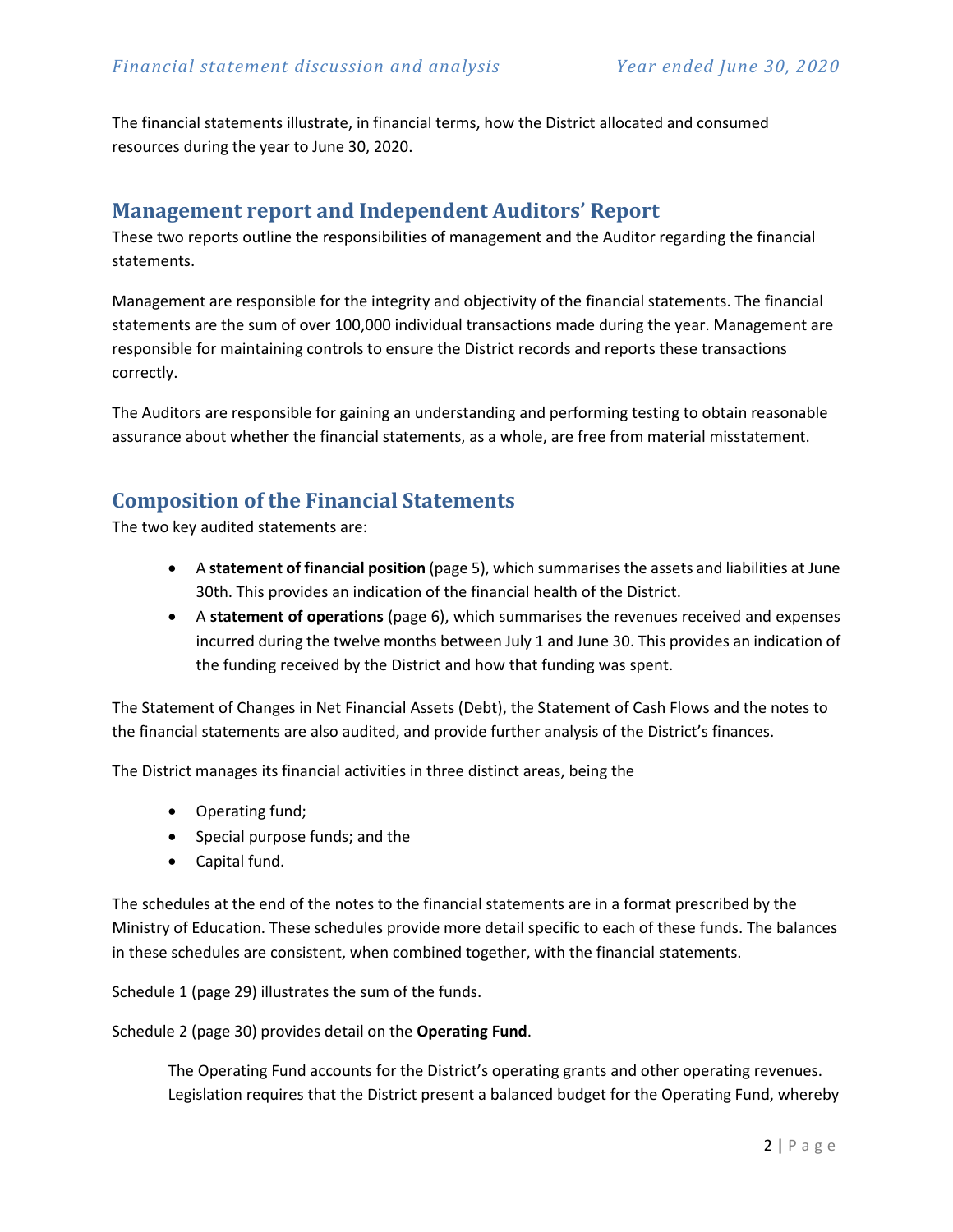budgeted expenditure does not exceed the total of budgeted revenue and any surplus in the operating fund carried forward from previous years.

Schedule 3 (page 35) provides detail on the **Special Purpose Funds**.

The Special Purpose Funds account for grants and contributions that the provider directs towards specific activities. As these are targeted grants, the Board accounts for any unspent funding as deferred revenue, not as accumulated surplus.

Schedule 4 (page 38) provides detail on the **Capital Fund**.

The capital fund accounts for:

- The capital assets of the District, including buildings, furniture, computers and equipment.
- Grants directed by agreement with a third party for the purchase of capital assets.
- Funds restricted by the Board for future capital asset purchases (local capital).

# <span id="page-2-0"></span>**Statement of Financial Position**

#### **Cash and cash equivalents**

At June 30, 2020, the District held \$24.0 million in cash, deposited in financial institutions and the Province's central deposit system. This cash balance offsets the liabilities of the District and unspent funds restricted for use on specific projects.

#### **Accounts receivable**

The District collects funds from various entities during the year, including the Ministry of Education, the Okanagan Indian Band, unions for the cost of replacing union leaves, international students, and various other reasons. Some amounts had not been collected by the year-end, which is normal.

Also included within other accounts receivable is \$340,676 (2019 - \$nil) related to employee extended health and dental plans. The District's contributions to these plans, in the form of premiums calculated by the benefit provider, has exceeded to the cost of providing the plan. Benefit costs were less than anticipated by the benefit provider. The District is entitled to this excess amount of premiums, adjusted to reflect employee contributions.

#### **Accounts payable and accrued liabilities**

Accounts payable and accrued liabilities represent expenses that the District has incurred but not paid. They comprise the following amounts: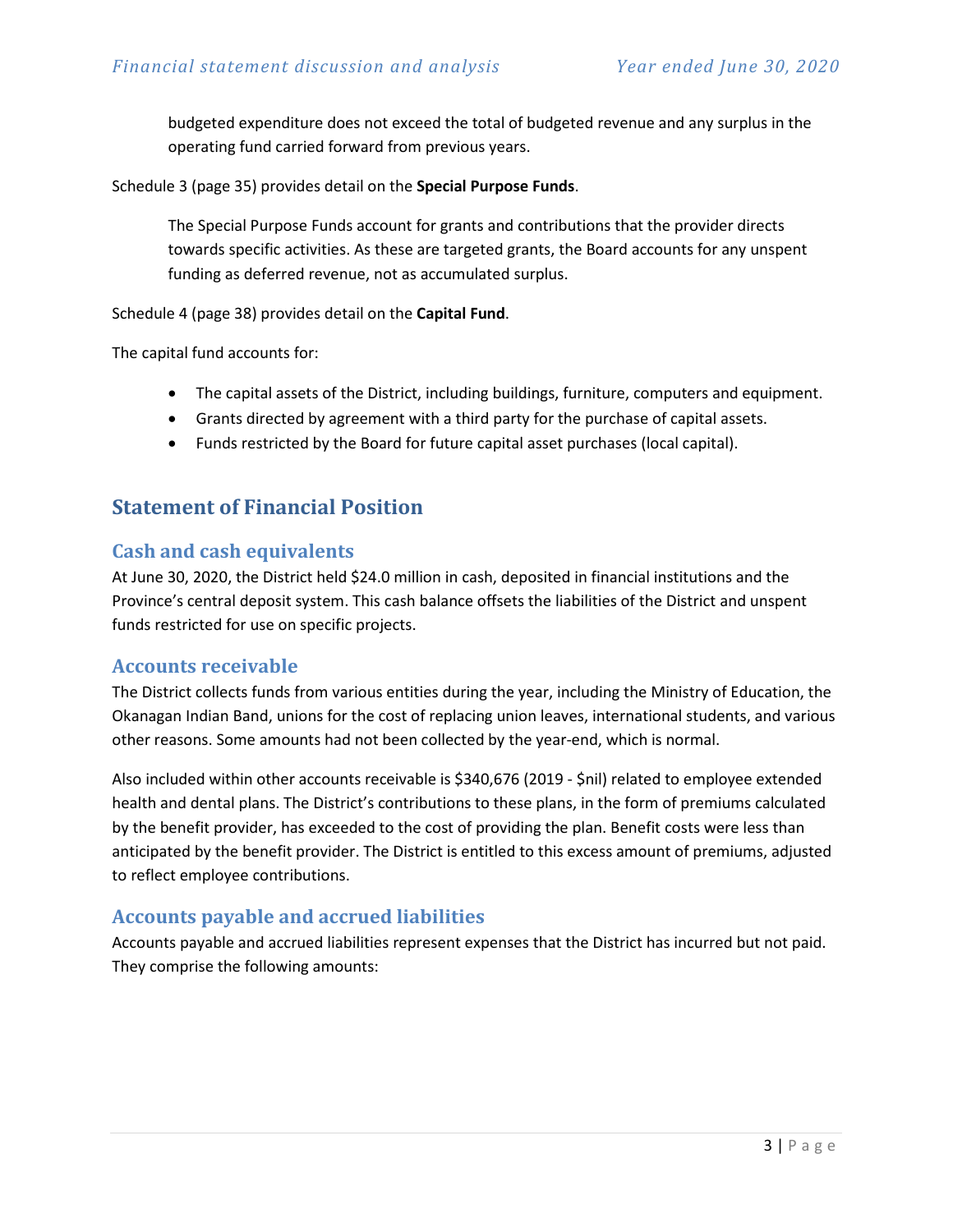|                                                    | June 30, 2019            | June 30, 2020 |
|----------------------------------------------------|--------------------------|---------------|
| Trade and other amounts payable                    | \$2,896,694              | \$3,606,919   |
| Wages payable - teachers' 12 month instalment plan | 1,249,540                | 1,321,451     |
| Pension contributions payable                      | 1,280,210                | 1,210,242     |
| Payroll taxes payable                              | 1,622,245                | 1,871,529     |
| Accrued vacation pay                               | 868,513                  | 962,530       |
| Other accrued liabilities                          | 693,283                  | 393,509       |
| Due to Okanagan Labour Relations Council           | $\overline{\phantom{a}}$ | 268,254       |
| Total accounts payable and accrued liabilities     | \$8,610,485              | \$9,634,434   |

Notable variances from the prior year are:

- Trade and other amounts payable, which have increased due to large invoices awaiting payment for the construction activity at BX Elementary,
- An increase in accrued vacation pay driven by staff being unable to, or choosing not to, take vacation after the commencement of the pandemic,
- Other accrued liabilities, which have decreased due to a large construction related invoice being accrued in the previous year, and
- The inclusion of new account, 'Due to Okanagan Labour Relations Council' (OLRC). The OLRC is an organisation that assists School Districts in the Okanagan and Southern Interior with labour relations matters. During the year, the District became responsible for the administration of the OLRC's finances. The District's bank account holds the OLRC's cash reserves. This liability represents the District's liability to the OLRC for those amounts.

#### **Unearned revenue**

The District receives payment of tuition fees for international students in advance of the student commencing their studies at the District. The financial statements recognise these fees as earned revenue when the District provides the program to the student. The unearned revenue of \$1.3 million represents international student fees received prior to June 30, 2020 for tuition in the 2020/21 school year. This is a substantial drop from the previous year's figure of \$2.2 million, with the uncertainty created by the pandemic leading to a decline in International Student recruitment.

The District has committed to providing refunds of tuition and home stay fees to students who are unable to obtain a student visa. It is possible that much of these fees received will be refunded in 2020/21.

#### **Deferred revenue**

Deferred revenue represents the unspent portion of grants that the provider targets, by legislation or contractual obligation, for a specific purpose.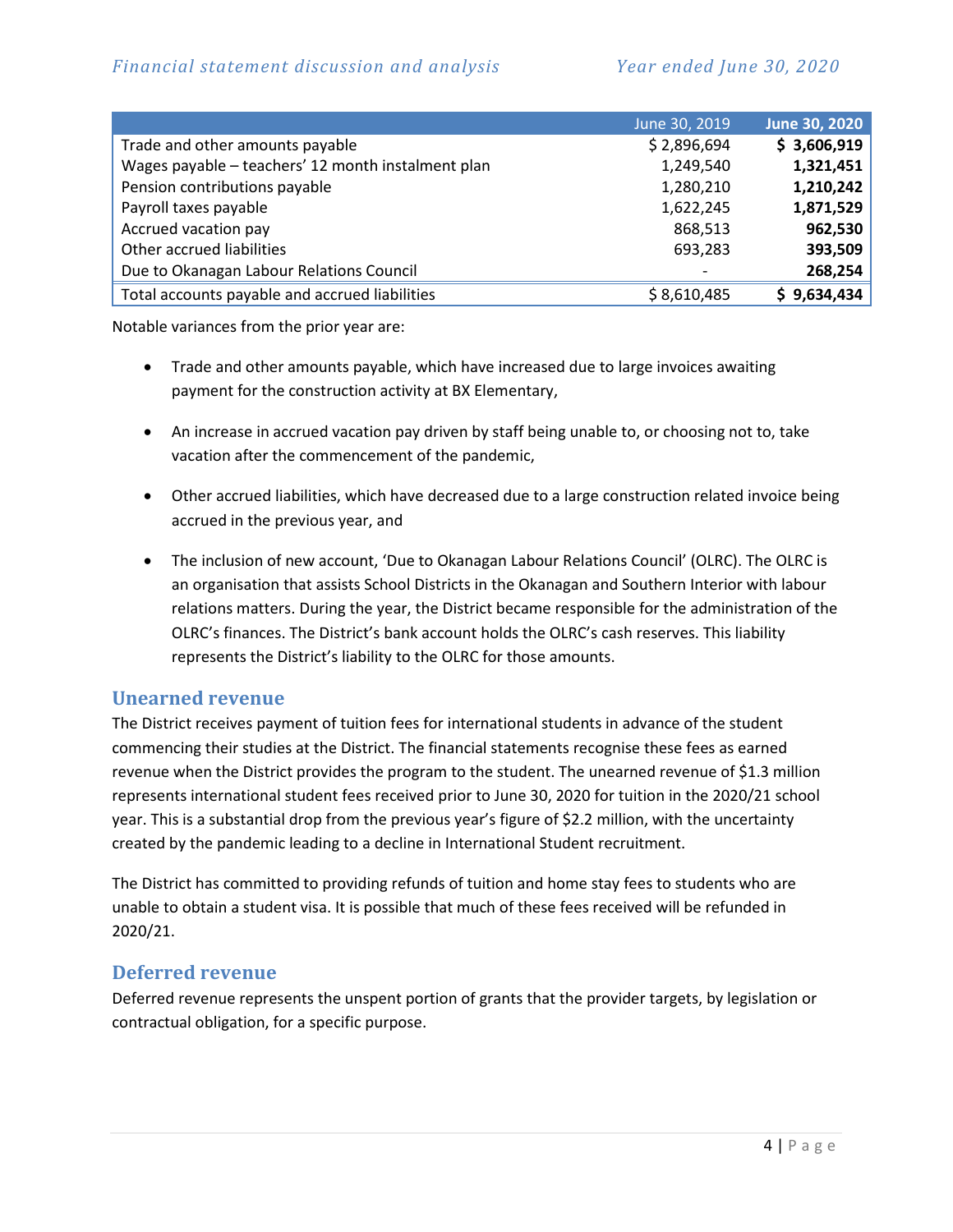|                                        | June 30, 2019 | June 30, 2020 | <b>Commentary</b>                    |
|----------------------------------------|---------------|---------------|--------------------------------------|
| Scholarships and bursaries -           | \$409,070     | \$370,970     | New scholarships were set up         |
| balances administered by the           |               |               | during the year, with funds          |
| District and amounts awarded           |               |               | disbursed in future years.           |
| but not yet claimed                    |               |               |                                      |
| School generated funds -               | 975,909       | 1,160,262     | This is 45% of revenue generated     |
| amounts raised by schools for          |               |               | during the year, and represents      |
| specific projects, such as class       |               |               | amounts raised in 2019/20 for        |
| trips and PAC financial                |               |               | activities to occur in the next      |
| contributions                          |               |               | school year.                         |
| <b>Official Languages in Education</b> |               | 52,147        | Various professional development     |
| Protocol ('OLEP') - funding            |               |               | and cultural activities were put on  |
| targeted towards teaching              |               |               | hold due to the suspension of in-    |
| French, primarily through              |               |               | class instruction                    |
| French Immersion                       |               |               |                                      |
| Classroom enhancement funds            | 306,964       | 44,244        | Amounts allocated for the            |
| - funding targeted towards             |               |               | provision of remedies to teachers    |
| meeting the requirements of            |               |               | were not utilised by the end of the  |
| the restored teacher collective        |               |               | school year, primarily due to the    |
| agreement language regarding           |               |               | pandemic. The unspent funds are      |
| class size and composition.            |               |               | allocated to schools for next school |
|                                        |               |               | year.                                |
| <b>First Nation Student</b>            |               | 87,483        | Funding allocated for                |
| Transportation - funding               |               |               | transportation assistance and        |
| targeted towards removing              |               |               | transportation to / from extra-      |
| education barriers related to          |               |               | curricular activities was not        |
| transportation for First Nation        |               |               | utilised.                            |
| students living on reserve.            |               |               |                                      |
| Other unspent targeted funds           | 24,623        | 4,794         | The District spent the majority of   |
|                                        |               |               | funds held over from the previous    |
|                                        |               |               | year.                                |
| Total deferred revenue                 | \$1,716,296   | \$1,719,900   |                                      |

#### **Deferred capital revenue and tangible capital assets**

The deferred capital revenue balance is closely linked to the tangible capital asset balance. Tangible capital assets are things owned by the District that have a lifespan of more than one year. This includes school buildings and sites, furniture, busses and most computer equipment.

Specific grants provided by the Ministry of Education fund the majority of the District's capital expenditure, such as the construction of new schools. Once an asset is built or acquired and is in use, the cost of that asset is amortized over the expected life of that asset. Any grants targeted towards the acquisition of that asset are also amortized over the expected life of that asset.

After allowing for amortization, the District has \$116,608,417 of tangible capital assets. Of this, \$88,606,616 (being the deferred capital revenue balance) of assets were purchased with targeted grants. Operating revenues and other non-targeted funding funded the remainder.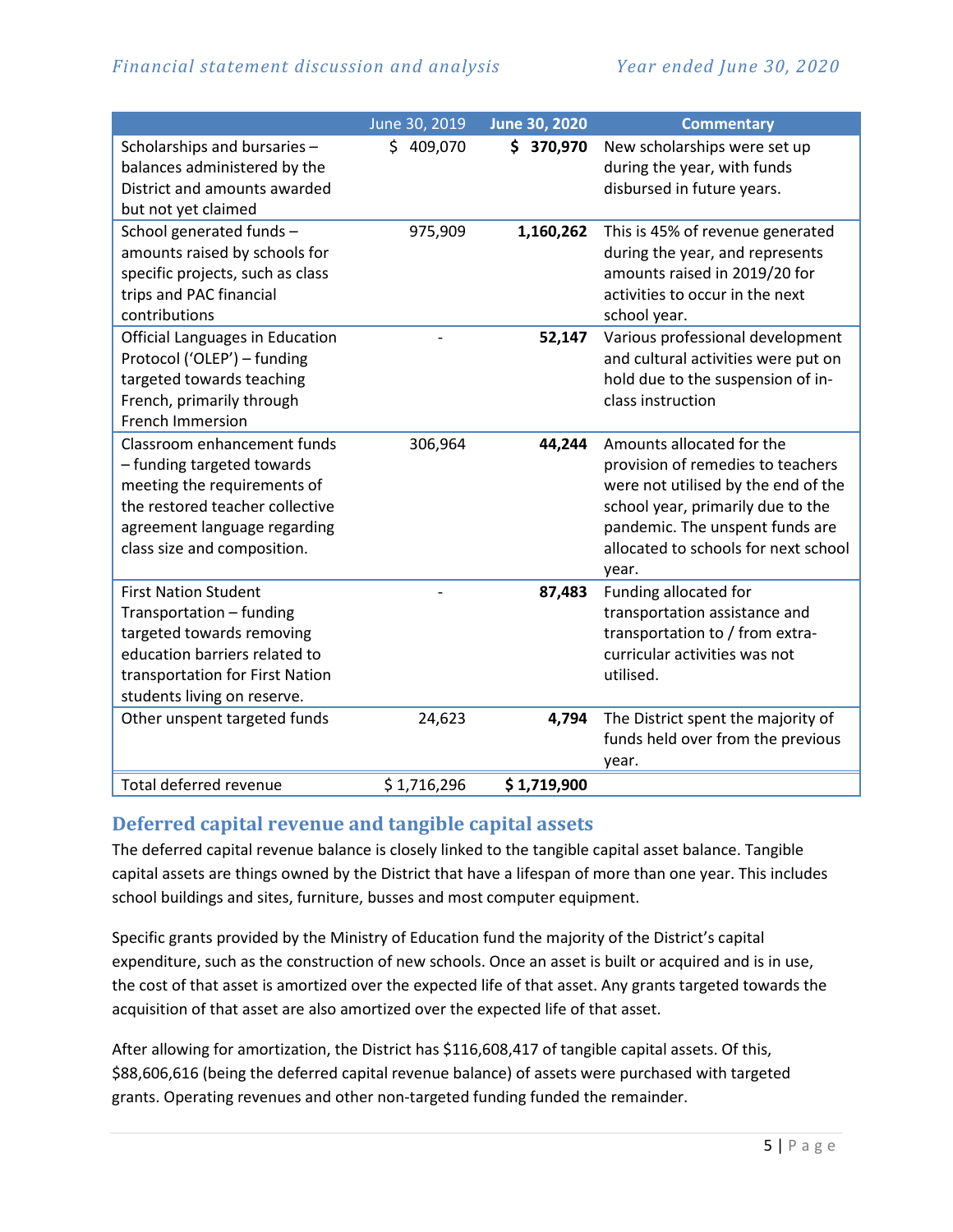This inclusion of deferred capital revenue is not consistent with generally accepted accounting principles. The inclusion of this balance is a requirement of the Provincial Government. Note 2 to the financial statements explains this in more detail.

The capital fund section, included later in this document, provides a more detailed explanation of the accounting for capital assets and associated grants.

#### **Employee future benefits**

The employee future benefits liability of \$3,815,802 accounts for amounts or benefits earned by current employees during past service.

About 87% of this amount accounts for retirement benefits. Support staff and certain members of school and district administration are entitled to a one-time payment from the District on their retirement. The amount of payment depends on years of service and final salary.

The District sets aside a liability each year to reflect expected future payments on retirement. The financial statements reflect the amount set aside during the year as an expense. The expense is based on the service to date of employees. The liability is reduced when employees retire and payments are disbursed.

The remainder of the employee future benefits liability is associated with teachers' sick leave and death benefits earned but not yet paid.

Actuaries calculate the total liability amount based on the District's number of employees, age, length of service, contract terms, and established actuarial assumptions. They also review and update these estimates every four years. The most recent review of estimates led to an increase in the estimated liability that has yet to be recognised. The actual estimated obligation is \$549,830 greater than the balance reflected on the statement of financial position. The District will recognise an additional annual expense of about \$60,000 over the next nine years to reflect this increase. Accounting standards require this accounting method.

#### **Net financial debt**

This is the total of the District's financial assets and liabilities. It implies that the District has a net debt of \$80.3 million. The deferred capital revenue liability of \$88.6 million heavily skews this net debt amount. As there is no future cash flow associated with the deferred capital revenue balance, a more meaningful measure of net financial assets or debt excludes that balance, giving a revised figure of net financial assets of \$8.3 million.

This revised net financial assets balance is primarily comprised of the accumulated operating fund surplus of \$5.4 million and local capital fund balance of \$2.0 million. The use of these amounts is restricted, as outlined below.

#### **Accumulated surplus**

Broken down by fund, the accumulated surplus comprises the following amounts: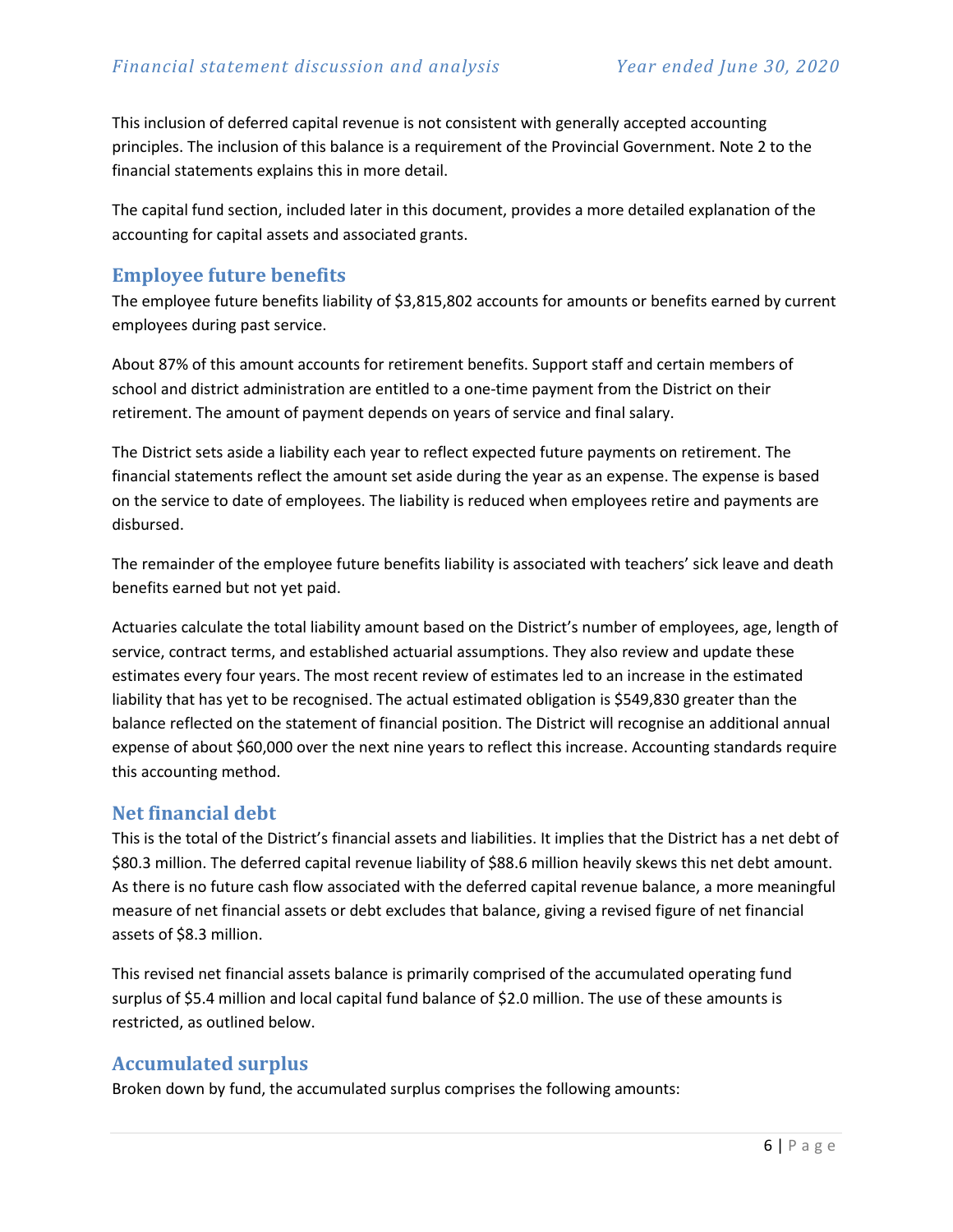|                                                                                                                                                 | June 30, 2019 | June 30, 2020 |
|-------------------------------------------------------------------------------------------------------------------------------------------------|---------------|---------------|
| Operating fund                                                                                                                                  | \$3,905,864   | \$5,176,022   |
| Special purpose funds                                                                                                                           | 57,343        | 441,563       |
| Capital fund - local capital (amounts available to spend on future<br>capital asset purchases)                                                  | 2,422,926     | 2,903,971     |
| Capital fund - invested in tangible capital assets (being the cost of<br>assets owned by the district, net of amortization and targeted grants) | 26,512,053    | 28,430,798    |
| Total accumulated surplus                                                                                                                       | \$32,898,186  | \$36,952,354  |

Cost reductions resulting from the suspension of in-class instruction at the end of March 2020 contributed to a larger than usual operating surplus at the year-end.

This analysis discusses these surpluses in more detail later in this document.

# <span id="page-6-0"></span>**Statement of Operations**

The consolidated statement of operations is the sum of the revenues and expenses of the District's various funds.

| l Year to            | June 30, 2019 | ا June 30. 2020 ا                    | <b>Increase</b> |
|----------------------|---------------|--------------------------------------|-----------------|
| Total revenue        |               | $$102,776,438 \text{ } $109,736,457$ | \$6,960,019     |
| Total expense        | 100,069,072   | 105,682,289                          | 5,613,217       |
| Surplus for the year | 2,707,366     | 4,054,168                            | 1,346,802       |

Ministry of Education grant funding increased from 2019 by \$5.1 million. This is a consequence of increased enrolment and increased funding to offset wage and benefit increases.

The District owns a woodlot to support its forestry education program. This earned revenue of \$1.1 million during the year, about \$1.0 million more than the previous year. The woodlot is restricted to harvesting a certain amount of timber over a five-year period. The District harvested the majority of that timber allowance during the year.

Salary and benefit expenses increased from 2019 by \$4.1 million as the District implemented negotiated wage increases and allocated additional educational resources.

The District changed its accounting practice for amortization during the year. Prior to the change, amortization commenced on assets in the year after they were brought into service. For the 2019/20 fiscal year, amortization commenced in the year the District starts using an asset. For example, staff started using the renovated Board Office during the year, and started incurring an amortization expense. This change in practice led to a one-time 'catch-up' amortization expense of about \$1.6 million.

Overall, the District's revenues exceeded its expenses by \$4,054,168. Broken down by fund, this variance arises as follows (after transfers between funds):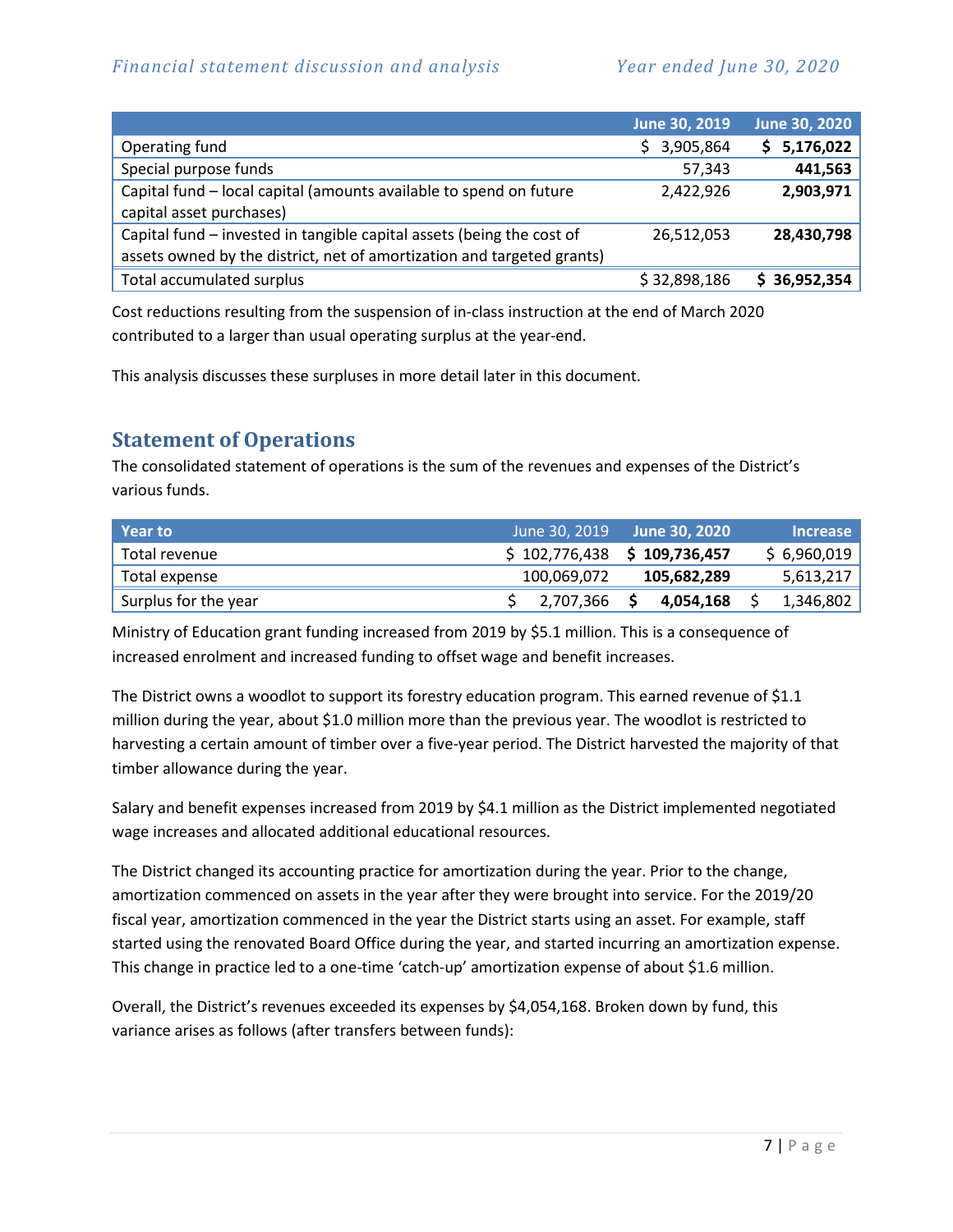| <b>Fund</b>                     | Net changes for<br>the year | <b>Commentary</b>                                                                                                                                                                                 |
|---------------------------------|-----------------------------|---------------------------------------------------------------------------------------------------------------------------------------------------------------------------------------------------|
| <b>Operating</b><br>fund        | \$1,270,158                 | See discussion and analysis in the Operating Fund section of this<br>document.                                                                                                                    |
| <b>Special</b><br>purpose funds | \$384,220                   | The District's woodlot harvested much of its five-year allowable<br>quota of timber. This represents the profit from that harvest.                                                                |
| <b>Capital fund</b>             | \$2,399,790                 | The capital fund balance increased by this amount during the year,<br>indicating the District invested more in capital assets than was<br>consumed by the aging of the District's capital assets. |
| <b>Total</b>                    | 4,054,168                   |                                                                                                                                                                                                   |

This analysis considers the revenues, expenses and surpluses of the individual funds in more detail below.

# <span id="page-7-0"></span>**Operating Fund**

#### **Overview**

The following schedules in the financial statements report operating fund transactions. The schedules show columns with figures for the amended budget, year to June 30, 2020 and year to June 30, 2019.

| <b>Schedule</b> | Page  | <b>Overview</b>                                                                                                                                              |
|-----------------|-------|--------------------------------------------------------------------------------------------------------------------------------------------------------------|
| 2               | 30    | Summarises the revenues and expenses of the operating fund. Also indicates<br>the amounts spent on capital assets and transferred to the Local Capital fund. |
| 2A              | 31    | Outlines in more detail the operating revenues earned by the District.                                                                                       |
| 2B              | 32    | Summarises salaries by employee group and other operating costs.                                                                                             |
| 2C              | 33-34 | Provides the same information as in 2B, broken down in more detail to show<br>each program the District spent funds on.                                      |

#### **Revenue**

Schedule 2A on page 31 breaks down operating revenue by source.

91% of the District's operating revenue is from Provincial Ministry of Education ('MoE') and direct funding from the Okanagan Indian Band through a Local Education Agreement ('LEA'). The majority of this funding is based on student enrolment and certain identified special needs of those students.

The table below compares revenue earned against budget for the year ended June 30, 2020.

|                            | Actual \$  | Budget \$  | Variance \$ | <b>Commentary</b>                                                                                                                                                                                                                                                                          |
|----------------------------|------------|------------|-------------|--------------------------------------------------------------------------------------------------------------------------------------------------------------------------------------------------------------------------------------------------------------------------------------------|
| Provincial grants<br>- MoE | 85,058,940 | 83,992,938 | 1,066,002   | The Board ratified a collective agreement<br>with the Teachers' Union after the Board<br>adopted the budget. This agreement allowed<br>for a 2% wage increase for teachers. The<br>Province provided additional labour<br>settlement funding of \$961,275 to cover the<br>related expense. |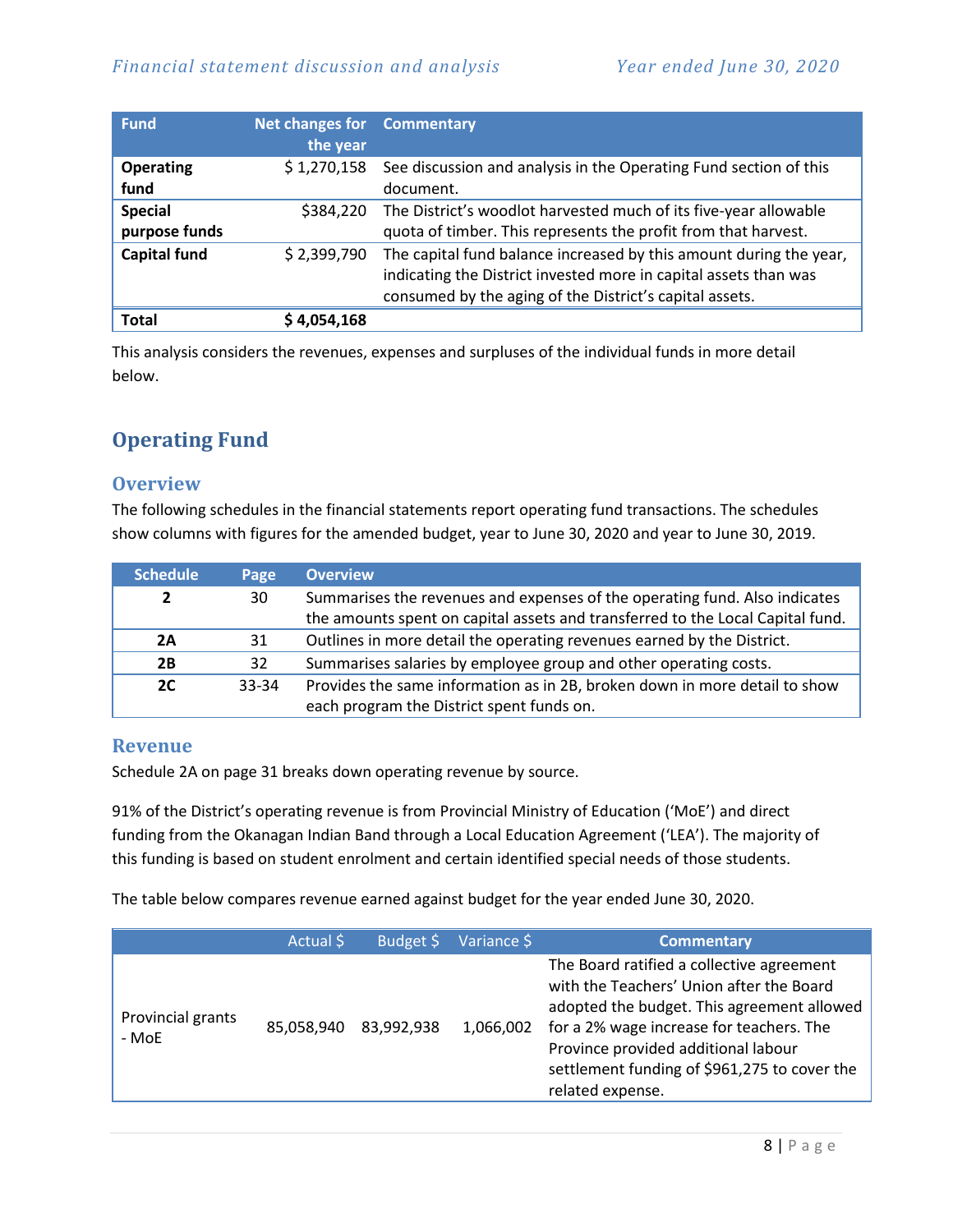|                                          | Actual \$  | Budget \$  | Variance \$ | <b>Commentary</b>                                                                                                                                                                                                                                        |
|------------------------------------------|------------|------------|-------------|----------------------------------------------------------------------------------------------------------------------------------------------------------------------------------------------------------------------------------------------------------|
| Other<br>Government<br>grants            | 336,034    | 317,864    | 18,170      | These grants were reasonably consistent<br>with budget                                                                                                                                                                                                   |
| International fees                       | 5,041,265  | 5,278,828  | $-237,563$  | The suspension of in-class instruction after<br>Spring Break resulted in many International<br>Students returning home. The Board<br>refunded homestay fees for the remaining<br>three months of the school year to those<br>students, reducing revenue. |
| LEA funding from<br><b>First Nations</b> | 970,380    | 998,994    | $-28,614$   | Variance driven by increase in the number of<br>OKIB students living on reserve.                                                                                                                                                                         |
| Fees                                     | 120,547    | 150,000    | $-29,453$   | Transportation services were suspended<br>after Spring Break due to the pandemic. The<br>Board refunded the equivalent of three<br>months of courtesy transportation fees to<br>families, leading to a reduction in revenue.                             |
| Other revenues                           | 125,250    | 83,903     | 41,347      | The Board received various grants during the<br>year, which were not anticipated during the<br>budget creation.                                                                                                                                          |
| Investment<br>income                     | 302,940    | 250,000    | 52,940      | The average cash balance was greater than<br>expected during the year, earning more<br>interest income.                                                                                                                                                  |
| <b>Total</b>                             | 91,955,356 | 91,072,527 | 882,829     | Overall variance is about 1.0 % of budget.                                                                                                                                                                                                               |

#### **International program**

The District hosts an international program. International students live with homestay families in the region and attend District schools. The students pay a fee to the District.

The chart below illustrates this fee revenue, broken out between the associated expense and overall contribution to the District's other activities.



#### *Chart: International fee revenue and expenditure*

International student enrolment has increased steadily over the past five years, and profit has increased approximately in line with that.

The Board transferred a profit of \$855,139 during the year to the local capital fund to contribute towards **Expense**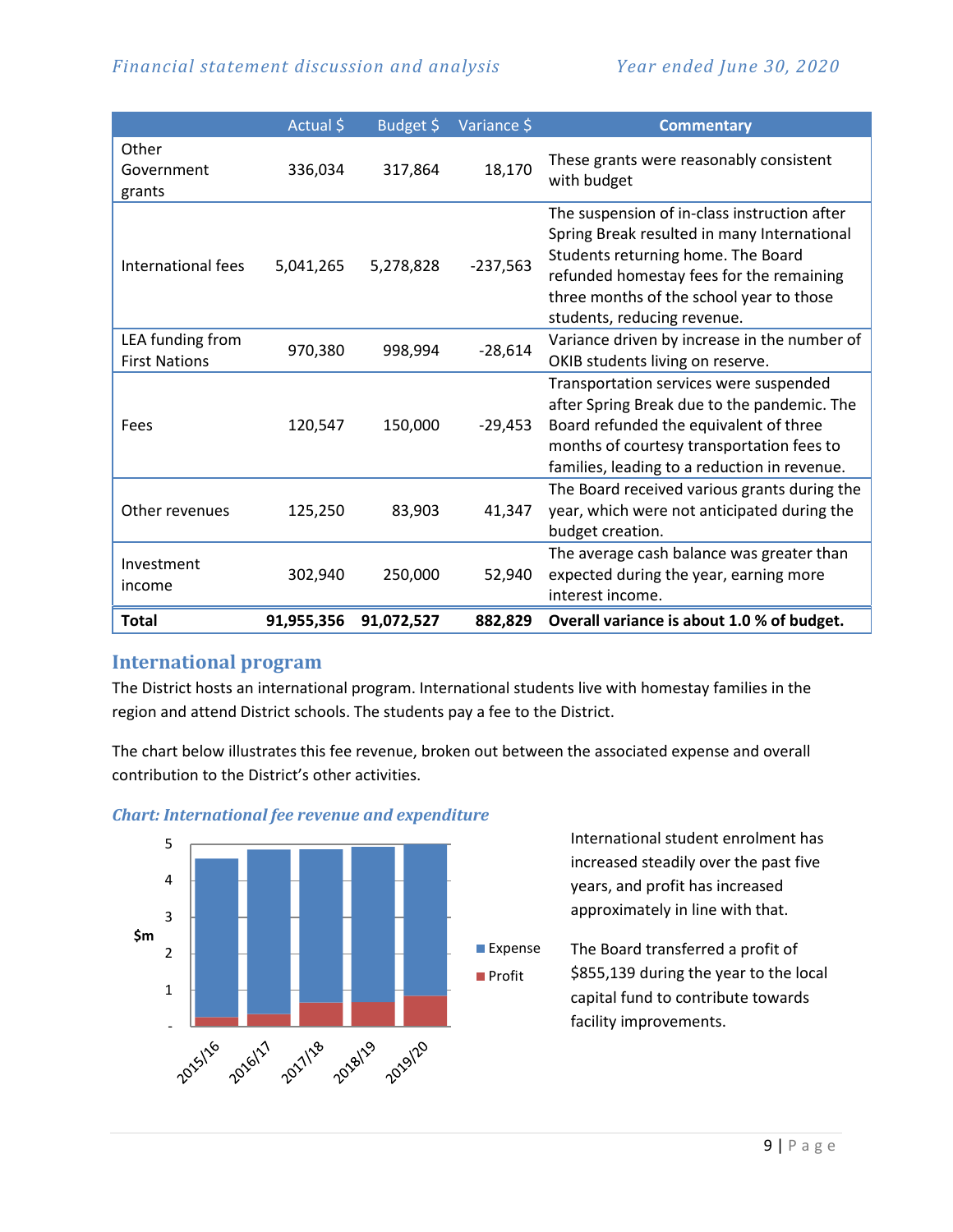# **Operating expenditure**

Schedule 2C outlines operating expense in detail, including allocating expense by category.

The table below summarises total expense by category for the year to June 30, 2020. It compares the proportion of expenditure to the average of all school districts in the Province for the year to June 30, 2019. The 2018/19 school year is the most recent year for which other District's financial information is publicly available. For comparison purposes, this analysis excludes international program expenditures.

| <b>Function</b>                             | 2019/20<br>% of total | 2018/19<br>Prov. Av.<br>% of total | <b>Comments</b>                                                                                                                                                                                                                                                                                                                                     |
|---------------------------------------------|-----------------------|------------------------------------|-----------------------------------------------------------------------------------------------------------------------------------------------------------------------------------------------------------------------------------------------------------------------------------------------------------------------------------------------------|
| <b>Instruction</b>                          | 83.0%                 | 81.9%                              | Expenditure on instruction is slightly greater than the<br>previous year's Provincial average.                                                                                                                                                                                                                                                      |
| <b>District</b><br>Administration           | 3.7%                  | 4.1%                               | Expenditure on district administration is less than the<br>previous year's Provincial average. This indicates the<br>District has a relatively efficient administration structure.                                                                                                                                                                  |
| <b>Operations and</b><br><b>Maintenance</b> | 11.1%                 | 12.0%                              | Expenditure on operations and maintenance is less than<br>the previous year's Provincial average. This could indicate<br>that the District has an efficient operations and<br>maintenance structure. It may also indicate that the<br>District is underinvesting in its maintenance programs, to<br>the detriment of the quality of our facilities. |
| <b>Transportation</b>                       | 2.7%                  | 2.0%                               | This expenditure is greater than the Provincial average due<br>to the wider geographic distribution of schools in the<br>District and one of the lowest walk limits in the Province.                                                                                                                                                                |
| <b>Total</b>                                | 100.0%                | 100.0%                             |                                                                                                                                                                                                                                                                                                                                                     |

The following table compares actual expenditure by category to the budget.

| <b>Function</b>                                | 2019/20\$  | Budget \$  | Variance \$  | <b>Comments</b>                                                                                                                                                                                                                                                                     |
|------------------------------------------------|------------|------------|--------------|-------------------------------------------------------------------------------------------------------------------------------------------------------------------------------------------------------------------------------------------------------------------------------------|
| <b>Instruction</b>                             | 72,754,192 | 76,272,513 | $-3,518,321$ | See commentary below this table.                                                                                                                                                                                                                                                    |
| <b>District</b><br>Administration              | 3,072,296  | 3,233,250  | $-160,954$   | About \$100,000 of budgeted Union<br>commitments (CUPE in-service fund and JEAC<br>fund) remained unspent at June 30, 2020.                                                                                                                                                         |
| <b>Operations</b><br>and<br><b>Maintenance</b> | 9,190,901  | 9,530,420  | $-339,519$   | A variety of different smaller savings in<br>different areas of operations and<br>maintenance created the overall variance<br>from budget.                                                                                                                                          |
| Transportation                                 | 1,820,133  | 2,071,481  | $-251,348$   | Transportation services stopped when in-<br>class instruction was suspended. This led to<br>supplies expenditure being substantially less<br>than budget. Transportation staff continued<br>to work supporting other tasks in the District,<br>meaning the wage variance was small. |
| <b>Total</b>                                   | 86,837,522 | 91,107,664 | $-4,270,142$ |                                                                                                                                                                                                                                                                                     |

The following differences in costs against budget lead to the variance of \$3,518,321 in instruction costs: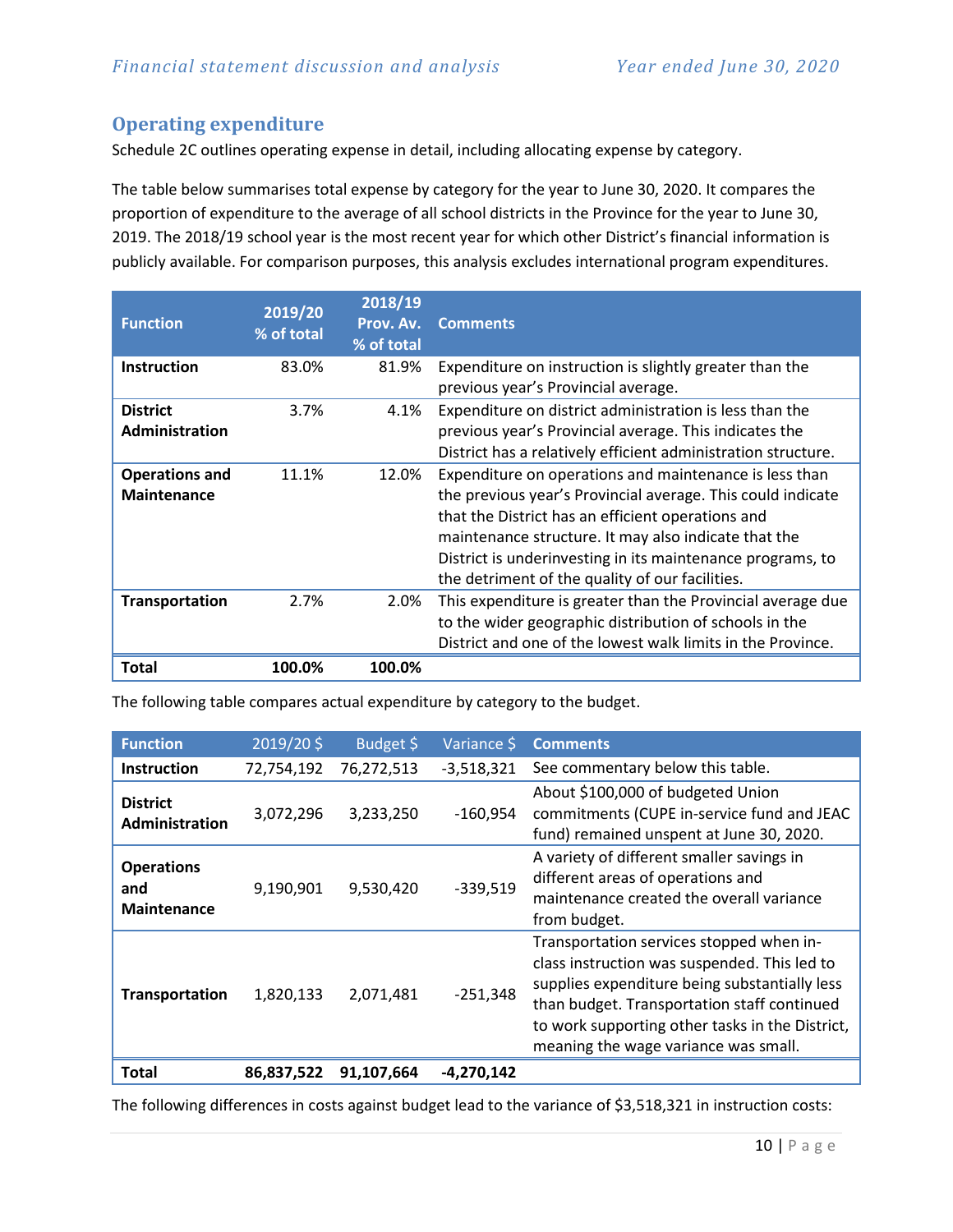| <b>Variance</b> | <b>Narrative</b>                                                                                                                                                                                                                                                                                                                                                                                                                                                                                                                                                                                                                                        |
|-----------------|---------------------------------------------------------------------------------------------------------------------------------------------------------------------------------------------------------------------------------------------------------------------------------------------------------------------------------------------------------------------------------------------------------------------------------------------------------------------------------------------------------------------------------------------------------------------------------------------------------------------------------------------------------|
| 587,761         | Educational Leave program. This is a requirement of the Teachers' collective agreement and<br>provides partially paid leave to teachers to undertake academic training or other studies. A<br>joint committee with representation from the Board and the Vernon Teachers' Association<br>determines its use. The District is required to commit these unspent funds to this<br>Educational Leave Program for use in future years.                                                                                                                                                                                                                       |
| 110,000         | The District did not fill the mental health liaison position until the beginning of April.                                                                                                                                                                                                                                                                                                                                                                                                                                                                                                                                                              |
| 350,000         | Various teaching positions (Deaf and Hard of Hearing specialist, reading intervention, speech<br>and language pathologist, SBRTs) were vacant at points during the year. This is due to a<br>combination of challenges in filling specialized positions, and the timing of retirements and<br>leaves of absence.                                                                                                                                                                                                                                                                                                                                        |
| 510,000         | Teacher sick and other paid leave costs were about 20% less than budget. This reflects the<br>two out of ten months that teachers were not attending schools for to provide in-class<br>instruction.                                                                                                                                                                                                                                                                                                                                                                                                                                                    |
| 116,000         | Support staff sick and other paid leave costs were about 35% less than budget.                                                                                                                                                                                                                                                                                                                                                                                                                                                                                                                                                                          |
| 1,090,000       | International program costs less than budgeted. To mitigate the risk of generating lower<br>than forecast international revenue, the Board prudently assumes the program will not<br>generate a profit when creating the budget. A balancing expenditure amount is budgeted to<br>reflect this. The program is run with this budget amount being held in reserve. As expected,<br>it was not utilised during the year, creating a budget variance.<br>In addition, homestay payments were significantly less as many international students<br>returned home at Spring Break. This led to a reduction in revenue as well as a reduction in<br>expenses. |
| 716,070         | School budgets but not utilised, carried forward as restricted funds to next year. The<br>unutilised balance is greater than usual as schools cancelled many activities due to the<br>suspension of in-class instruction.                                                                                                                                                                                                                                                                                                                                                                                                                               |
| 598,224         | Targeted Aboriginal Education funding not utilised. As the funding for the budget is<br>targeted, this unspent amount is included as a liability at the year-end.                                                                                                                                                                                                                                                                                                                                                                                                                                                                                       |
| $-960,000$      | Retroactive 2% wage increase for teachers not reflected in budget. A similar amount of<br>revenue offsets this.                                                                                                                                                                                                                                                                                                                                                                                                                                                                                                                                         |
| 190,000         | The budget for the implementation of MyEdBC included a \$200,000 contingency amount<br>that the implementation project team did not need to spend.                                                                                                                                                                                                                                                                                                                                                                                                                                                                                                      |
| 250,000         | Variances in benefit assumptions                                                                                                                                                                                                                                                                                                                                                                                                                                                                                                                                                                                                                        |
| $-39,734$       | The net amount of various other variances from budget.                                                                                                                                                                                                                                                                                                                                                                                                                                                                                                                                                                                                  |
| 3,518,321       | <b>Total</b>                                                                                                                                                                                                                                                                                                                                                                                                                                                                                                                                                                                                                                            |

# **Staff**

The District spends 87%, or \$72.8 million, of operating expenditure on salaries and benefits. As expected for a school district, the majority of this staff cost (about 67%) is for teacher salaries and benefits.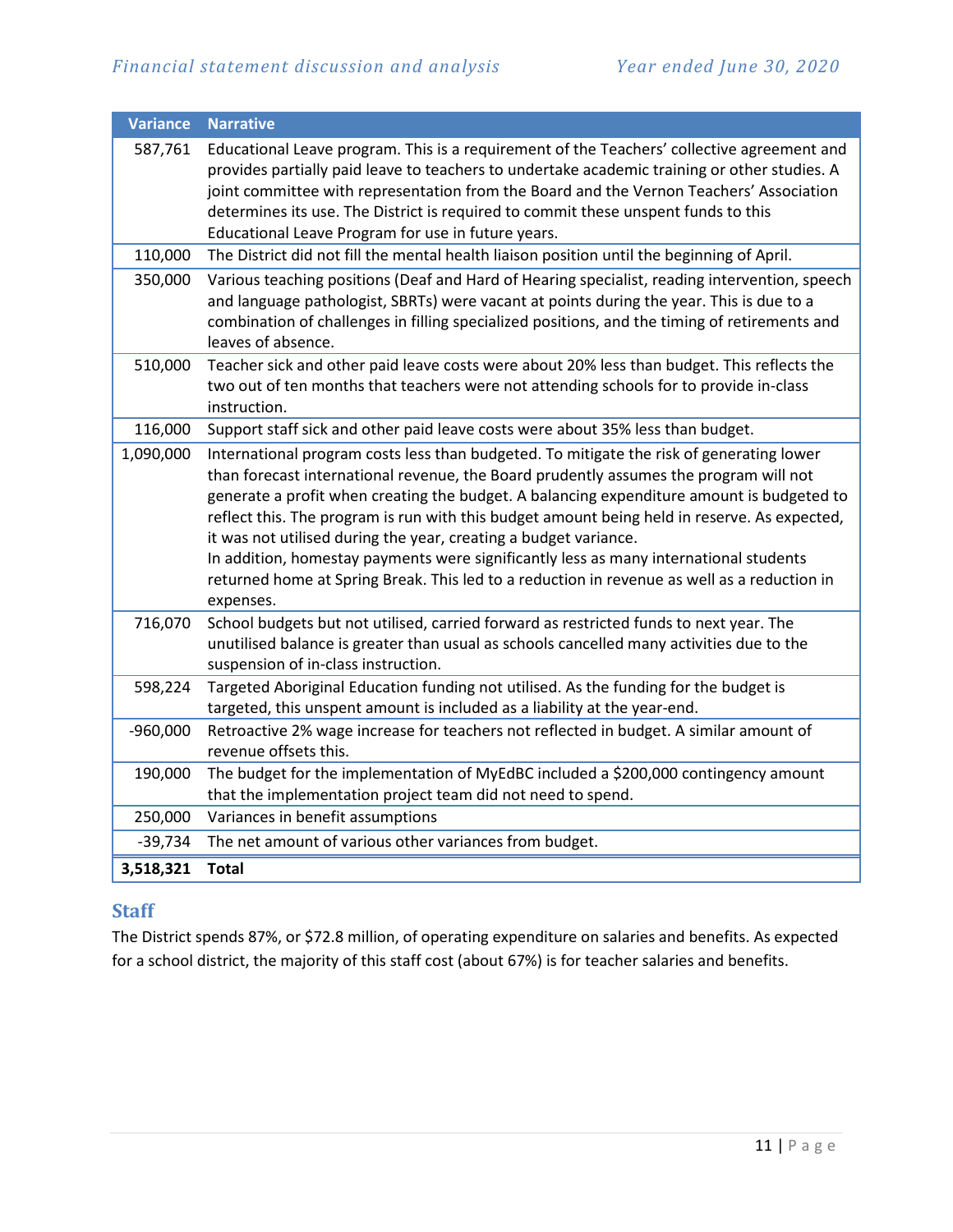

*Chart: Staff FTE paid for out of the operating fund*

Teacher FTE increased from 2018/19 2019/20, in line with budgeted FTE. This was due to additional classroom teachers to address increases in enrolment and the addition of various specialist positions.

The average full time teacher in the District receives compensation from the District of about \$100,000 a year, including benefits. In addition, substitute costs for sick leave coverage and other paid leaves amount to an average of about \$4,300 per full time equivalent teacher.

53.3 FTE additional teacher positions are funded through the Classroom Enhancement Fund described later. The totals and chart above do not include these positions.

The chart shows an increase from September 2018 of about 19 FTE Education Assistants (about 24 positions) accounted for in the operating fund. This is primarily to address the support needs created by an increase in special needs enrolment.

An additional 7.7 FTE (about 10 positions) EAs are funded through the Classroom Enhancement Fund, a Special Purpose Fund.

Other support staff comprise bus drivers, maintenance staff, custodians, school secretaries, clerical staff, and noon hour and bus supervisors.

# **Transfers to other funds**

The District purchased about \$473,862 of capital assets during the year directly from the operating fund, about \$66,000 greater than budgeted. An unexpected need for a sewer line replacement at Harwood Elementary led to this variance.

The Board transferred \$3,403,814 to the local capital fund during the year. This is broken down in detail later in the Capital Fund section of this document.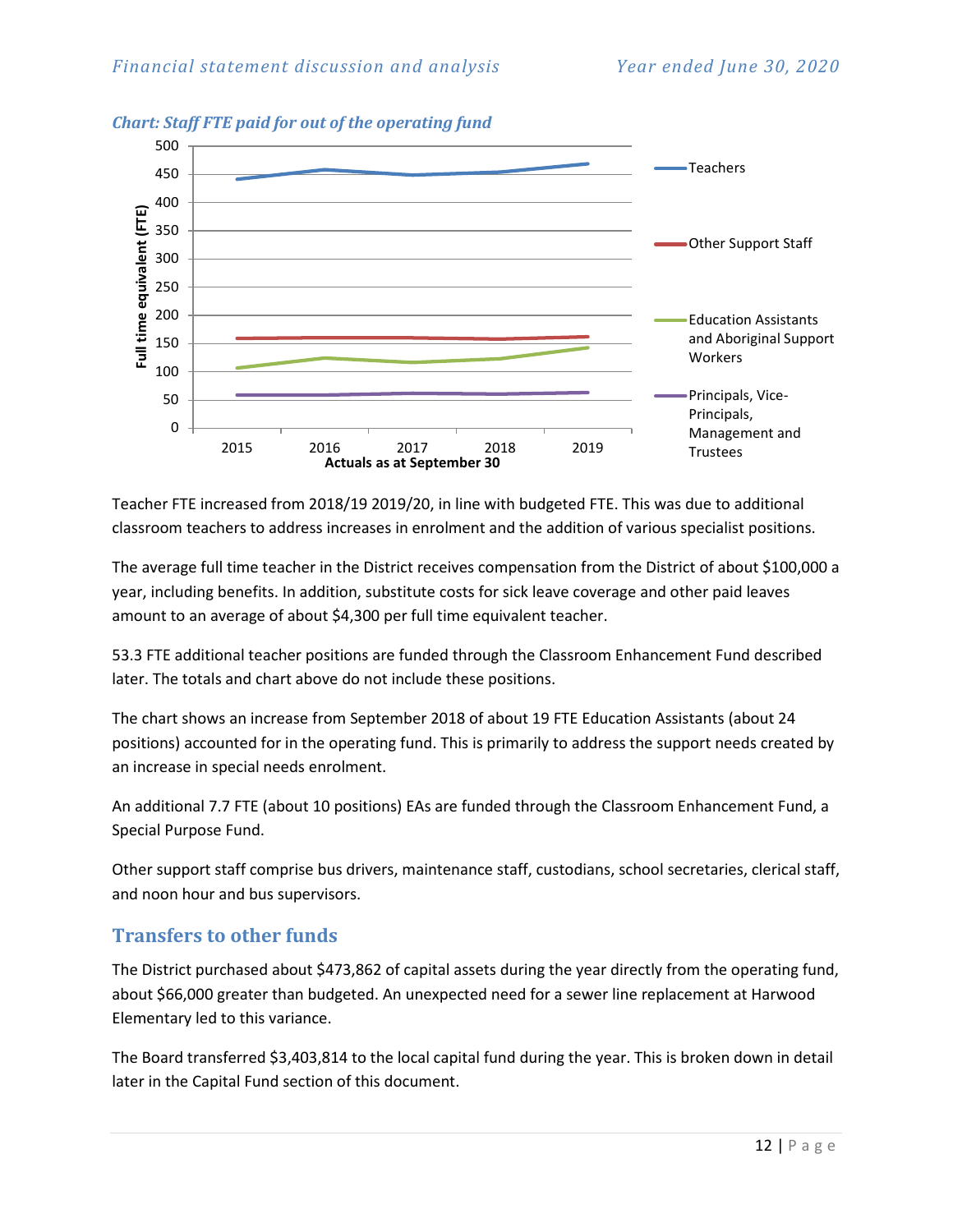\$30,000 was transferred to the operating fund from the company that owns the woodlot utilised by the School District's forestry trades program. This funding received is directed towards the forestry trades education program.

# **Operating surplus**

The operating surplus for the year to June 30, 2020 was \$1,270,158. This is calculated on Schedule 2, on page 30 of the financial statements. This surplus increased the operating fund balance from \$3,905,864 at the beginning of the year to \$5,176,022 at June 30, 2020.

Note 9, on page 21 of the financial statements, outlines the restrictions on the use of the accumulated surplus. The funds are restricted at the Board's discretion. The Board's approval of these restrictions is through approval of the financial statements.

|                                            | 2019\$    | 2020\$    | Increase /<br>(Decrease) \$ | <b>Purpose of restriction</b>                                                                                                                                                                                                                                                                   |
|--------------------------------------------|-----------|-----------|-----------------------------|-------------------------------------------------------------------------------------------------------------------------------------------------------------------------------------------------------------------------------------------------------------------------------------------------|
| School budget<br>balances                  | 392,648   | 716,070   | 323,422                     | The board allocates schools budgets for<br>supplies, training, administration costs,<br>equipment and other non-salary school level<br>costs. These funds are internally restricted<br>to fund school-level projects.                                                                           |
| Trustee travel                             | 4,293     | 18,836    | 14,543                      | Board policy 1.0.9 'Trustee Travel' states<br>that 'Trustee travel budgets not utilised in a<br>budget year can be carried forward and<br>accumulated for future use'. This balance<br>represents the not utilized portion of<br>Trustee travel budget allocations.                             |
| Department<br>budget<br>balances           |           | 87,605    | 87,605                      | Various projects at the department level<br>were not completed by the end of the fiscal<br>year. This balance represents the setting<br>aside of funds to enable those projects to be<br>completed.                                                                                             |
| Appropriated<br>by 2020/21<br>budget bylaw | 1,693,680 | 1,179,756 | (513, 924)                  | The original annual budget adopted by the<br>Board at the May 27, 2020 board meeting<br>appropriated \$1,179,756 to fund costs<br>budgeted for the 2020/21 school year. The<br>budget adjustment plan presented at the<br>April 29 <sup>th</sup> 2020 Board meeting explains the<br>background. |
| <b>Budget</b><br>allocations               |           | 881,416   | 881,416                     | This amount is set aside for the Board to<br>allocate to priority areas.                                                                                                                                                                                                                        |
| Contingency<br>reserve                     | 1,000,000 | 1,000,000 |                             | See analysis below this table.                                                                                                                                                                                                                                                                  |
| Union<br>commitments                       | 643,885   | 694,115   | 50,230                      | This balance is restricted to fund contractual<br>obligations in collective agreements with                                                                                                                                                                                                     |

The table below breaks out the individual components of the accumulated operating surplus.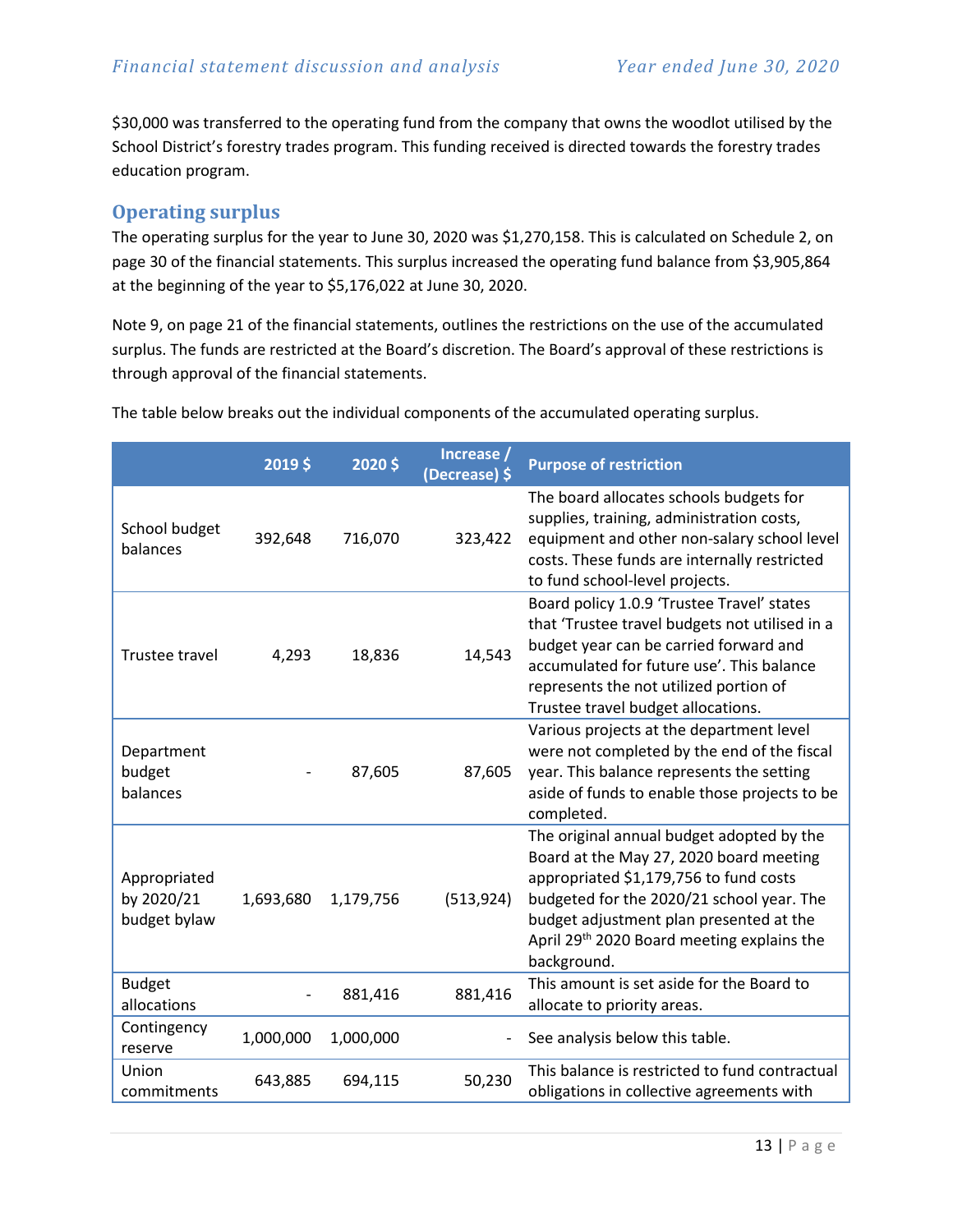|                                        | 2019\$    | 2020\$    | Increase /<br>(Decrease) \$ | <b>Purpose of restriction</b>                                                                                                                                                                                                                                                                                                                 |
|----------------------------------------|-----------|-----------|-----------------------------|-----------------------------------------------------------------------------------------------------------------------------------------------------------------------------------------------------------------------------------------------------------------------------------------------------------------------------------------------|
|                                        |           |           |                             | employee unions to provide certain future<br>funds for employee professional<br>development and collective agreement<br>administration. The increase is driven by the<br>variances in the Educational Leave program<br>outlined earlier.                                                                                                      |
| Indigenous<br>Education<br>commitments | 171,358   | 598,224   | 426,866                     | The District receives targeted funding from<br>the Province to enhance the education of<br>Indigenous students. The District is<br>committed to spending the balance<br>remaining in line with the terms of this<br>funding. Challenges in recruiting qualified<br>staff and the impact of the pandemic drive<br>the increase in the surplus. |
| <b>Total</b>                           | 3,905,864 | 5,176,022 | 1,270,158                   |                                                                                                                                                                                                                                                                                                                                               |

#### *Contingency reserve*

The Board has restricted \$1 million as a contingency reserve.

The Ministry of Education's financial management working group recommend that 'the unrestricted portion of the accumulated reserve … is expected to range from one to four percent'. The Board has not allocated the contingency reserve for future expenditure. It is analogous to the unrestricted portion of the accumulated reserve for the purposes of that recommendation.

When setting the contingency reserve target, a balance is struck between mitigating the risk of unforeseen expenses or decreases in revenue and consuming funds to maximise the educational opportunities of students.

The uncertainty created by the current pandemic increases the risk of unforeseen expenses or unexpected decreases in revenue. The District has already set aside surplus to offset decreases in revenue from the international program. The Provincial and Federal government have provided additional funds to offset the costs of the pandemic. Other funding sources mitigate the risk of the pandemic, and so the District has not increased the contingency reserve to address the risk.

The Districts' annual operating revenues are \$91,955,356. The contingency reserve represents 1.1% of that amount. This is at the bottom of the 1% to 4% expectation set by the Ministry of Education's financial management working group. This suggests that the Board is allocating as much funds as prudently possible for the educational opportunities of students, maintaining the contingency reserve at a low balance.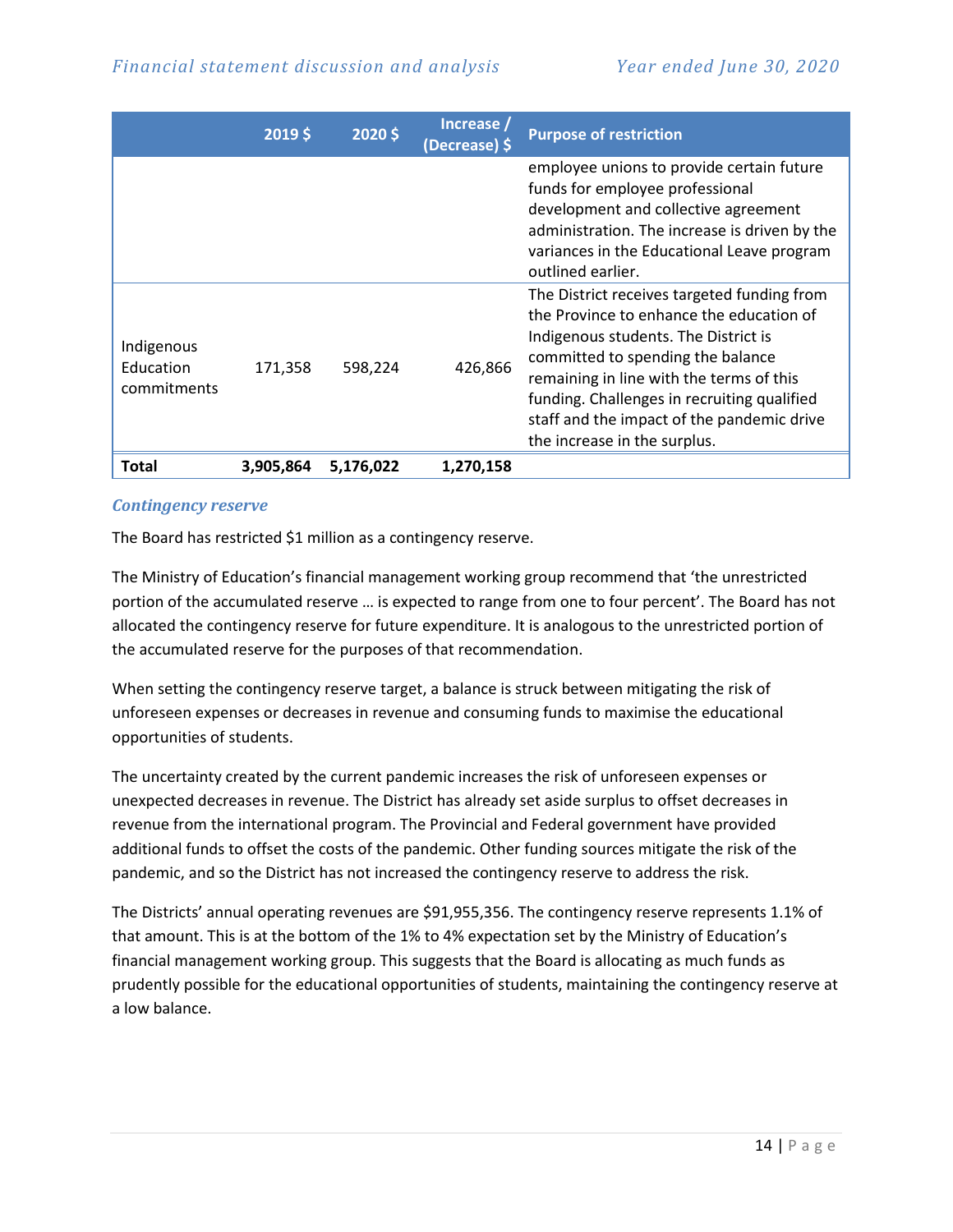# <span id="page-14-0"></span>**Special Purpose Funds**

# **Overview**

The financial statements report transactions within the special purpose funds in the following schedules:

| <b>Schedule</b> | Page  | <b>Overview</b>                                                                                                                                                                  |
|-----------------|-------|----------------------------------------------------------------------------------------------------------------------------------------------------------------------------------|
| 3               | 35    | Summarises the total revenues and expenses of all the special purpose<br>funds. Also indicates the amounts spent on capital assets and transferred<br>to the Local Capital fund. |
| 3A              | 36-37 | Outlines, by each group of funds, the grants received and expenses for the<br>year to June 30, 2020.                                                                             |

The following table summarises some of the information presented in schedule 3A.

| <b>Fund</b>                     | <b>Surplus from</b><br>previous year \$ | <b>Grants &amp; revenue</b><br>received \$ | <b>Expenses</b> \$ | <b>Surplus at end</b><br>of year \$ |
|---------------------------------|-----------------------------------------|--------------------------------------------|--------------------|-------------------------------------|
| Annual facility grant           |                                         | 356,510                                    | 356,510            |                                     |
| Learning Improvement            |                                         | 307,600                                    | 307,600            |                                     |
| Scholarships and bursaries      | 409,070                                 | 129,520                                    | 167,620            | 370,970                             |
| School generated funds          | 975,909                                 | 2,611,162                                  | 2,426,809          | 1,160,262                           |
| <b>Strong Start</b>             |                                         | 128,632                                    | 128,632            |                                     |
| Ready, Set, Learn               |                                         | 34,689                                     | 34,689             |                                     |
| <b>OLEP</b>                     | 22,352                                  | 170,911                                    | 141,116            | 52,147                              |
| CommunityLINK                   |                                         | 650,683                                    | 650,683            |                                     |
| <b>Rural Education</b>          |                                         | 475,680                                    | 475,680            |                                     |
| <b>Enhancement Fund</b>         |                                         |                                            |                    |                                     |
| <b>Classroom Enhancement</b>    |                                         | 781,455                                    | 781,455            |                                     |
| Fund - Overhead                 |                                         |                                            |                    |                                     |
| <b>Classroom Enhancement</b>    | 306,694                                 | 5,111,538                                  | 5,418,232          |                                     |
| Fund - Staffing                 |                                         |                                            |                    |                                     |
| <b>Classroom Enhancement</b>    |                                         | 199,534                                    | 155,290            | 44,244                              |
| Fund - Remedies                 |                                         |                                            |                    |                                     |
| <b>First Nation Student</b>     |                                         | 203,288                                    | 115,805            | 87,483                              |
| Transportation                  |                                         |                                            |                    |                                     |
| <b>Mental Health in Schools</b> |                                         | 28,500                                     | 28,500             |                                     |
| Changing Results for Young      |                                         | 9,489                                      | 9,489              |                                     |
| Children                        |                                         |                                            |                    |                                     |
| Other grants                    | 2,271                                   | 45,300                                     | 42,777             | 4,794                               |
| <b>Total</b>                    | 1,716,296                               | 11,244,491                                 | 11,240,887         | 1,719,900                           |

# **School generated funds**

School generated funds account for fees and contributions raised at the school level. Examples of such fees and contributions include school supply fees paid by parents and caregivers; school trip fees; PAC contributions; graduation celebration fundraising; cafeteria revenue, vending machine revenue and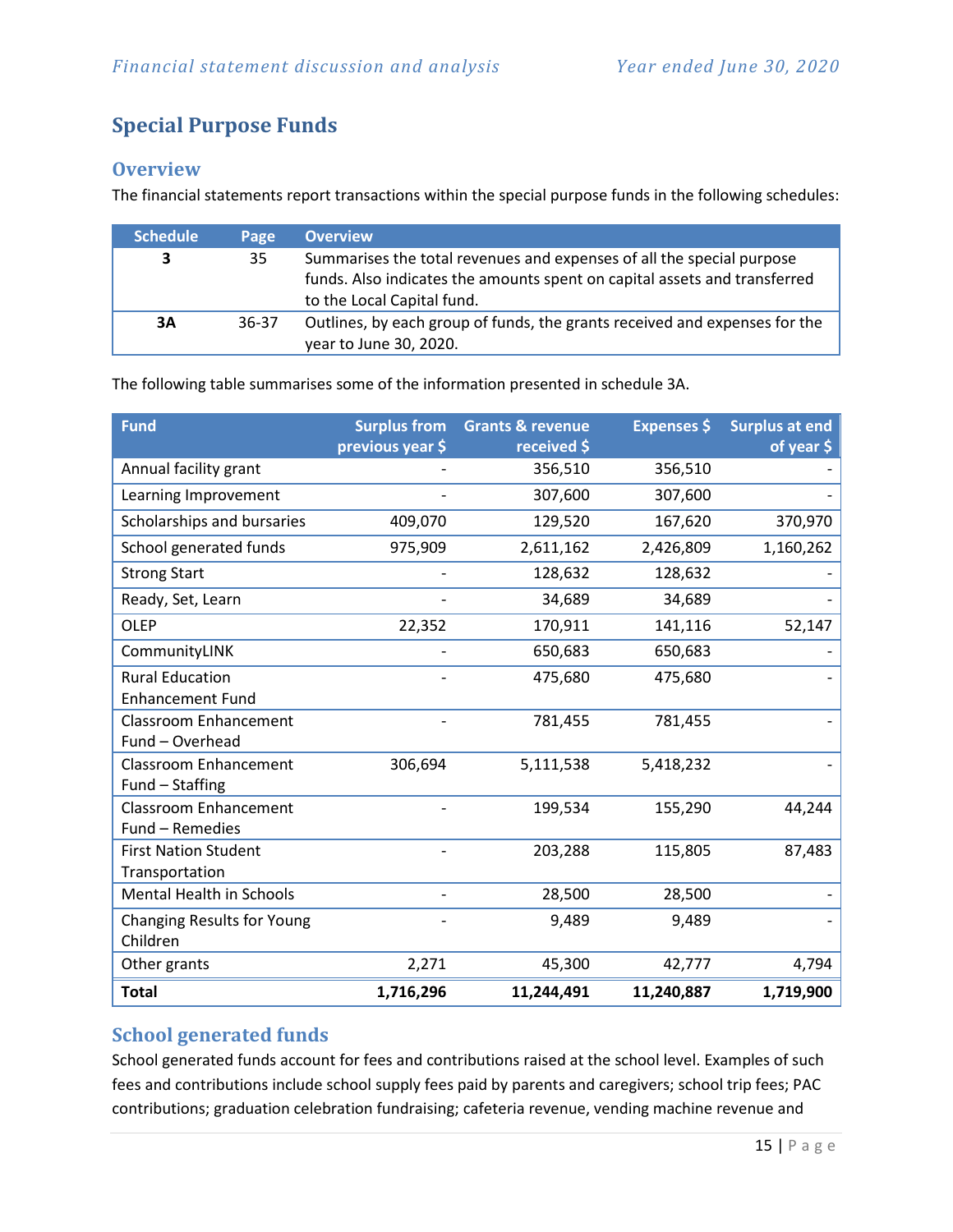athletics fees. These amounts are targeted and used for the purpose that they were provided to the school.

#### **CommunityLINK**

The CommunityLINK grant from the Provincial Government is to support programs and services to improve the educational performance of vulnerable students, including both academic achievement and social functioning. This includes promoting partnerships and an integrated approach to supporting vulnerable students with families, communities and service providers.

It primarily funds staff from community organisations who work with our vulnerable students to improve their educational performance. It also partially funds lunch meal programs at certain schools in the District.

Grant funding has not increased in line with inflation in previous years. To maintain a reasonable level of service, the District contributed an additional \$178,091 from the operating fund to provide these services.

#### **Rural Education Enhancement Fund**

The Province provided this grant to offset the extra costs associated with running a small rural school (Cherryville Elementary). The Province no longer provides this grant, meaning the District must cover the associated costs out of operating funds in 2020/21.

#### **Classroom Enhancement Funds**

The grants from the three Classroom Enhancement Funds totalled \$6,399,221 before offsetting prior year surplus. These grants are intended to offset the additional costs associated with the restoration of historical collective agreement language regarding class size and composition.

Direct staffing costs associated with the changes to class size and composition are accounted for within the 'Classroom Enhancement Fund – Staffing'. They include:

- 45.9 FTE additional teachers needed to offset the reduction in class sizes;
- 5.1 FTE additional teachers allocated in consultation with teaching staff;
- 2.8 FTE teacher librarians needed to meet non-enrolling ratios; and
- TTOC wages to address other requirements of the restored language.

The grant received was based on initial forecasts provided to the Ministry of Education by the School District. The School District is only able to utilise these funds to meet necessary costs of the restored language.

Indirect costs, or overheads, associated with these changes are accounted for within the 'Classroom Enhancement Fund – Overhead'. They include:

- TTOC coverage for sick and other leaves for the additional teachers;
- Supplies, furniture and computers for additional classes and teachers;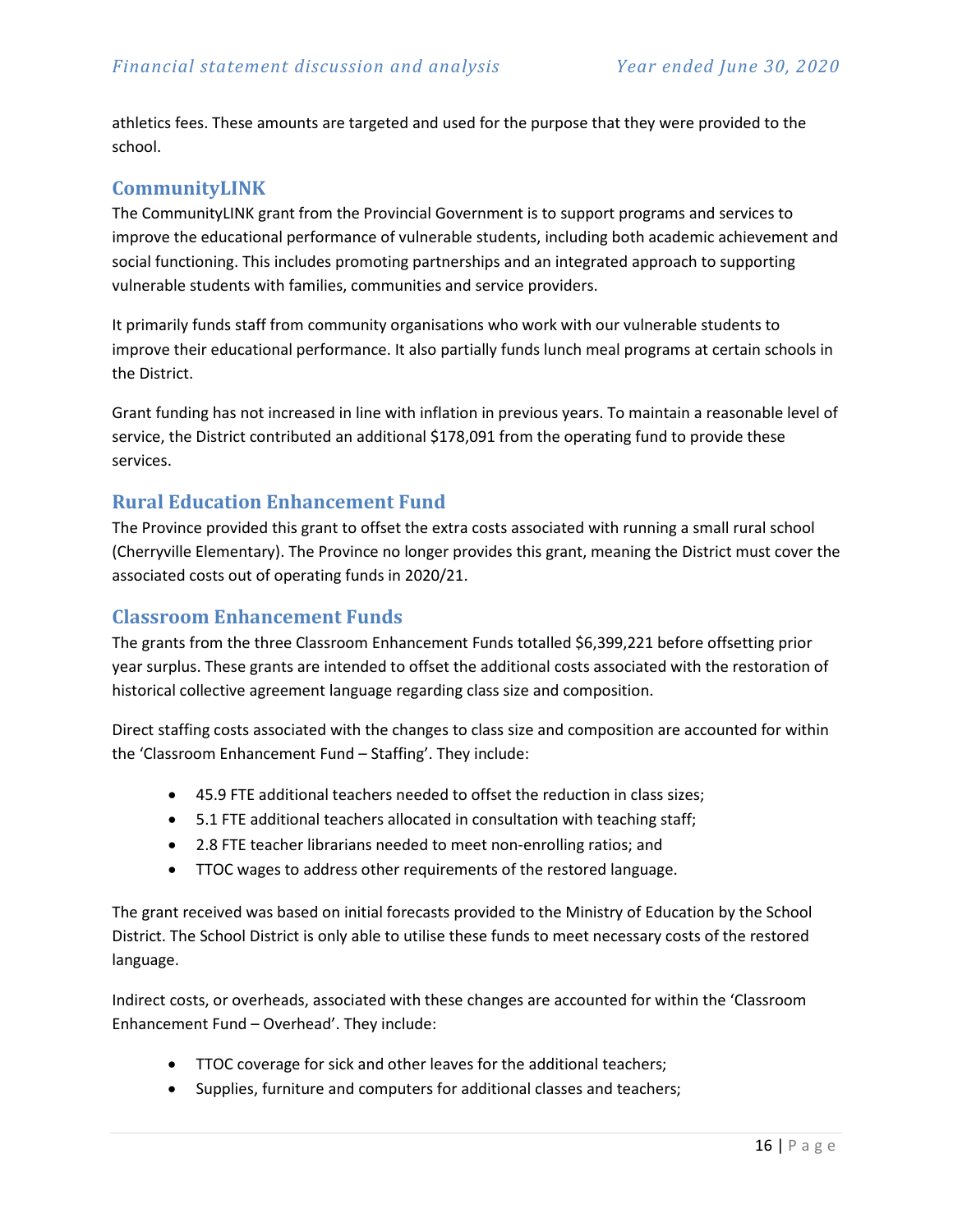- Additional Educational Assistants needed to support the increased number of classes; and
- Other miscellaneous costs associated with data tracking, increased class space and staff recruitment.

To receive the grants, the District must be able to demonstrate to the Provincial Government that the associated direct or indirect costs are a result of the restoration of the collective agreement language.

Certain classes exceeded the class size and composition limits outlined in the Collective Agreement. The School District is required to provide remedy, typically in the form of additional preparation time or collaboration time, to teachers of such classes. The 'Classroom Enhancement Fund – Remedies' provides grant funding to cover the associated expense.

The classroom enhancement funds, although new in the 2017/18 year, are a core part of the District's funding. They fund over 10% of the District's teachers. This funding is tied to the application of historical language restored to the collective agreement.

#### **Related entities**

The operating results and surplus of 554210 B.C. Ltd, a company controlled by the District, are also reflected as a special purpose fund as a related entity. The company facilitates the District's delivery of its forestry career education program.

The company generates the majority of its revenue from the sale of timber harvested from a woodlot owned by the company. Harvesting typically occurs in five-year cycles.

This year, the company harvested the majority of the allowable five-year cut, with a profit of about \$385,000. In other years, the company typically makes a loss as it incurs costs to maintain the woodlot but little revenue. The District keeps much of the profit within the company to offset future losses.

The company distributes \$30,000 to the operating fund to contribute towards the costs of the District's forestry education program

# <span id="page-16-0"></span>**Capital Fund**

#### **Overview**

The capital fund, including the local capital fund, accounts for assets owned by the District and the funds used or set aside to acquire them.

Provincial grants targeted for the purchase of assets – for example, a grant to renovate a school – are recorded in the capital fund. If the District purchases an asset using operating funds, then the District treats the cost of the asset as a transfer from the operating fund to the capital fund.

The Province does not provide capital grants for asset acquisitions such as computer equipment, school furniture and equipment, vehicles, maintenance equipment, photocopiers, classroom renovations or district administration buildings. The only source of funding available for these assets is typically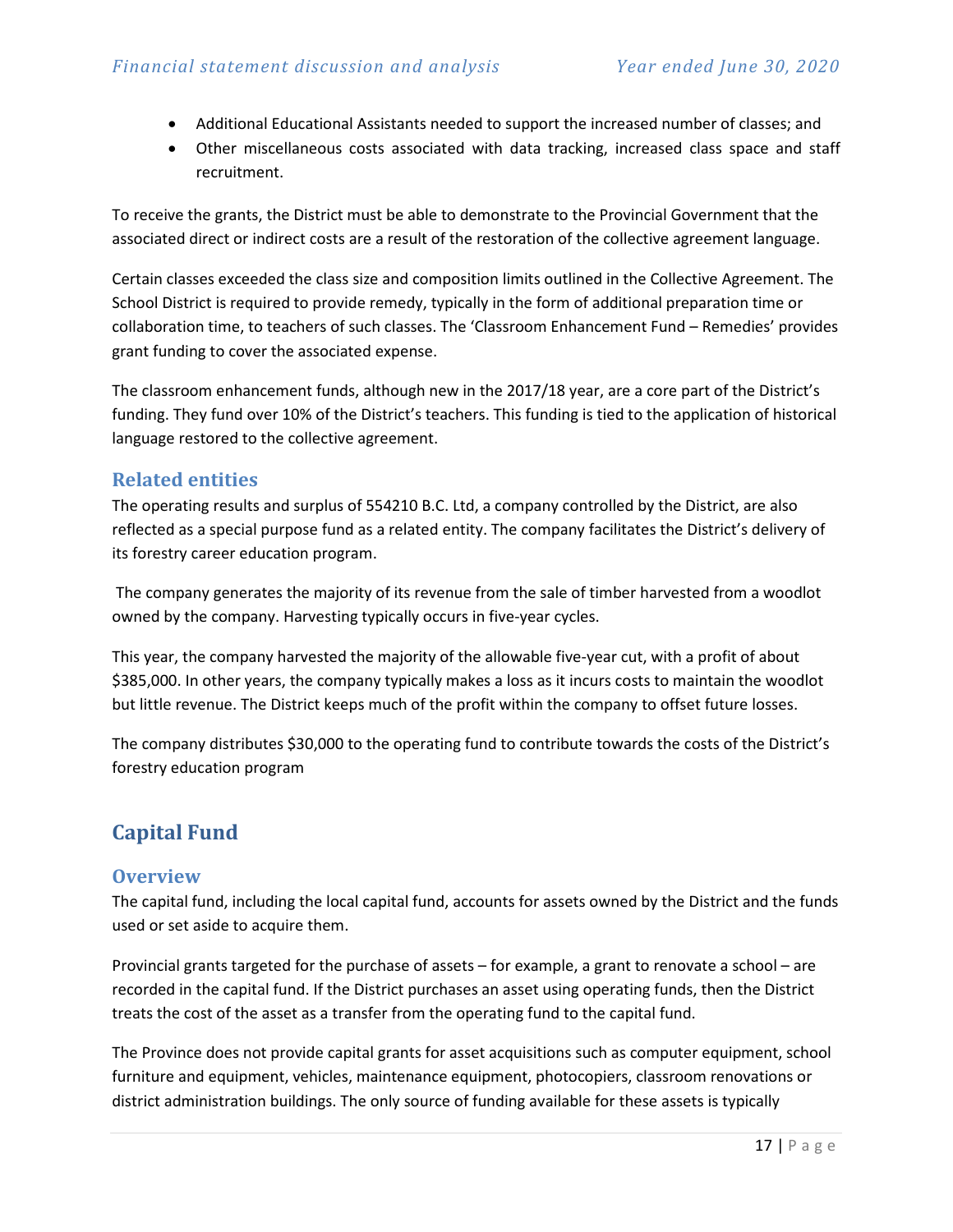operating funds. To set aside funds to allow the future purchase of major assets, the Board may transfer funds from the operating fund to the local capital fund.

| <b>Schedule</b> | Page | <b>Overview</b>                                                                                                                                                                                                                                                                                                                                                                                                                     |  |
|-----------------|------|-------------------------------------------------------------------------------------------------------------------------------------------------------------------------------------------------------------------------------------------------------------------------------------------------------------------------------------------------------------------------------------------------------------------------------------|--|
| 4               | 38   | Summarises amortization, local capital balances, and transfers to the<br>capital fund from other funds.                                                                                                                                                                                                                                                                                                                             |  |
| 4А              | 39   | <b>Outlines</b><br>the cost of assets acquired during the year.<br>the amortization of assets by asset class.<br>$\bullet$<br>the original cost of assets owned by the District, by asset class<br>$\bullet$<br>the total amortization of each asset class. This is an estimate of the<br>value of the wear-and-tear of assets over their lifetime.<br>the net book value of assets, being the cost less amortization.<br>$\bullet$ |  |
| 4B              | 40   | Outlines costs to date on construction that is still in progress at June 30,<br>2020. The only major capital project in progress at June 30, 2020 was the<br>BX Elementary School addition.                                                                                                                                                                                                                                         |  |
| 4C              | 41   | Accounts for targeted funding spent on the acquisition of capital assets.                                                                                                                                                                                                                                                                                                                                                           |  |
| 4D              | 42   | Accounts for funding received which is targeted towards capital asset<br>purchases and which has yet to be spent.                                                                                                                                                                                                                                                                                                                   |  |

# **Capital assets**

Schedule 4A summarises the capital assets owned by the District.

#### *Chart: Net book value (being cost less amortization) of tangible capital assets*



The District has \$117 million invested in its capital infrastructure.

The original cost (not current market value) of the land that the District's schools are located on is \$8.8m.

The vast majority of the District's capital assets are the school buildings.

The District also has significant investment in vehicles (primarily school buses), furniture and equipment (school furniture, shop equipment etc.) and computer software and hardware, including servers and staff computers.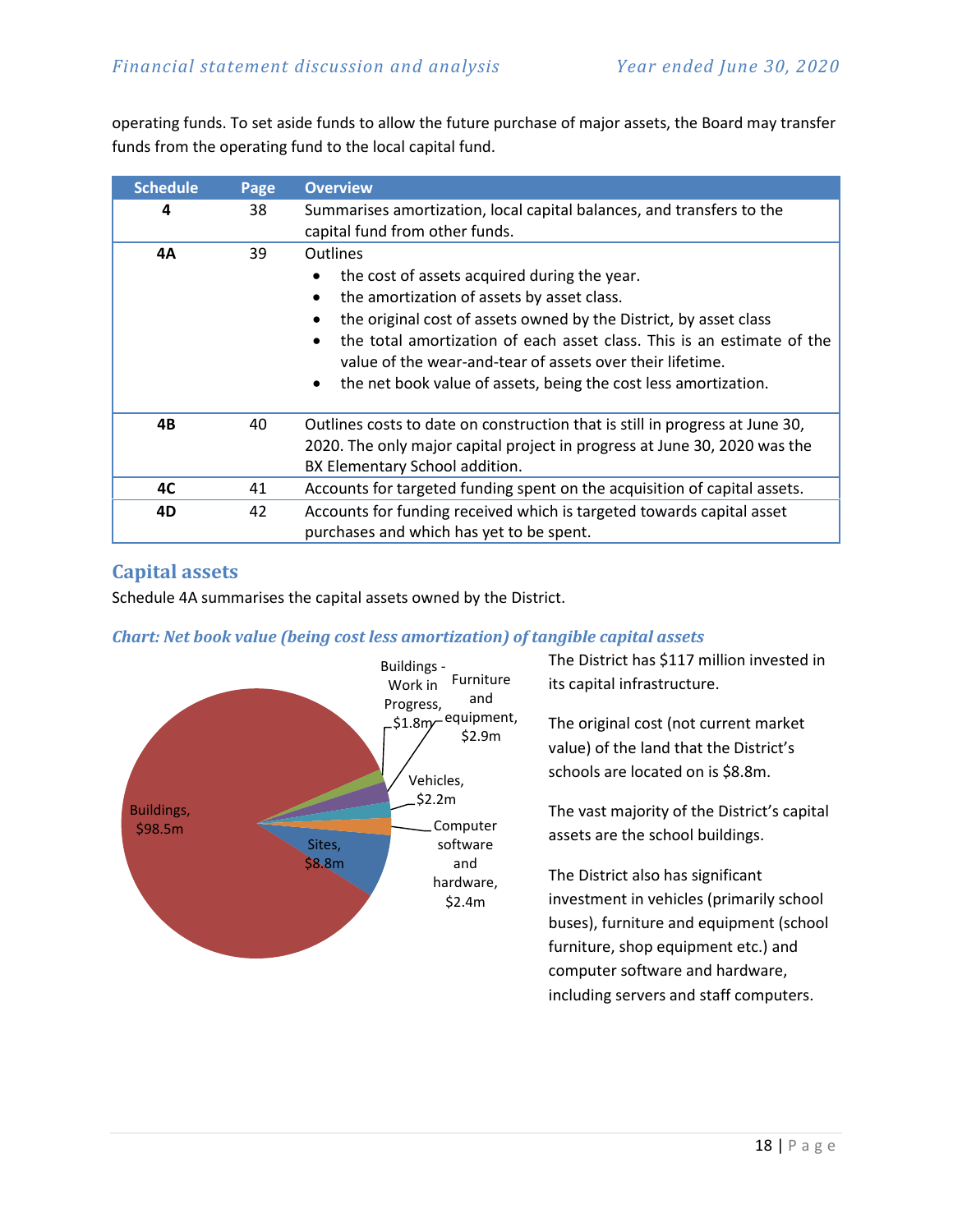#### *Chart: Asset additions compared to asset amortization*

The amortization expense recognises the depreciation of an asset over its useful life. The proportion of amortization to asset additions is an indication of the sufficiency of the level of capital investment. For example, if assets are amortizing faster than the District is replacing them, this may indicate an infrastructure deficit.

The amortization of computer software and hardware is greater than new additions. Advances in technology are allowing the District to replace existing computer hardware that has reached the end of its life with lower-cost devices or cloud solutions.



Vehicle additions are also significantly less than amortization. The School District is making a significant investment in vehicles in the 2020/21 school year, purchasing several new school busses, including electric busses.

Investment in building infrastructure significantly outpaces amortisation. This is primarily due to two large capital projects that were underway during the year.

Work-in-progress outlined in Schedule 4b on page 40 of the financial statements illustrates these building projects that span multiple years.

The District completed the Board Office renovation and construction project during the year. \$9,653,000 was transferred from Work-in-progress (schedule 4b) to Buildings (schedule 4a) to reflect the cost of this new asset.

\$1,768,138 of buildings remain under construction at June 30, 2020, and so remain in work in progress. This primarily relates to the construction of the BX Elementary addition.

#### **Deferred capital revenue**

Schedule 4C accounts for grants received for capital asset purchases that the District has spent. Schedule 4D accounts for grants received for capital asset purchases that the District has yet to spend.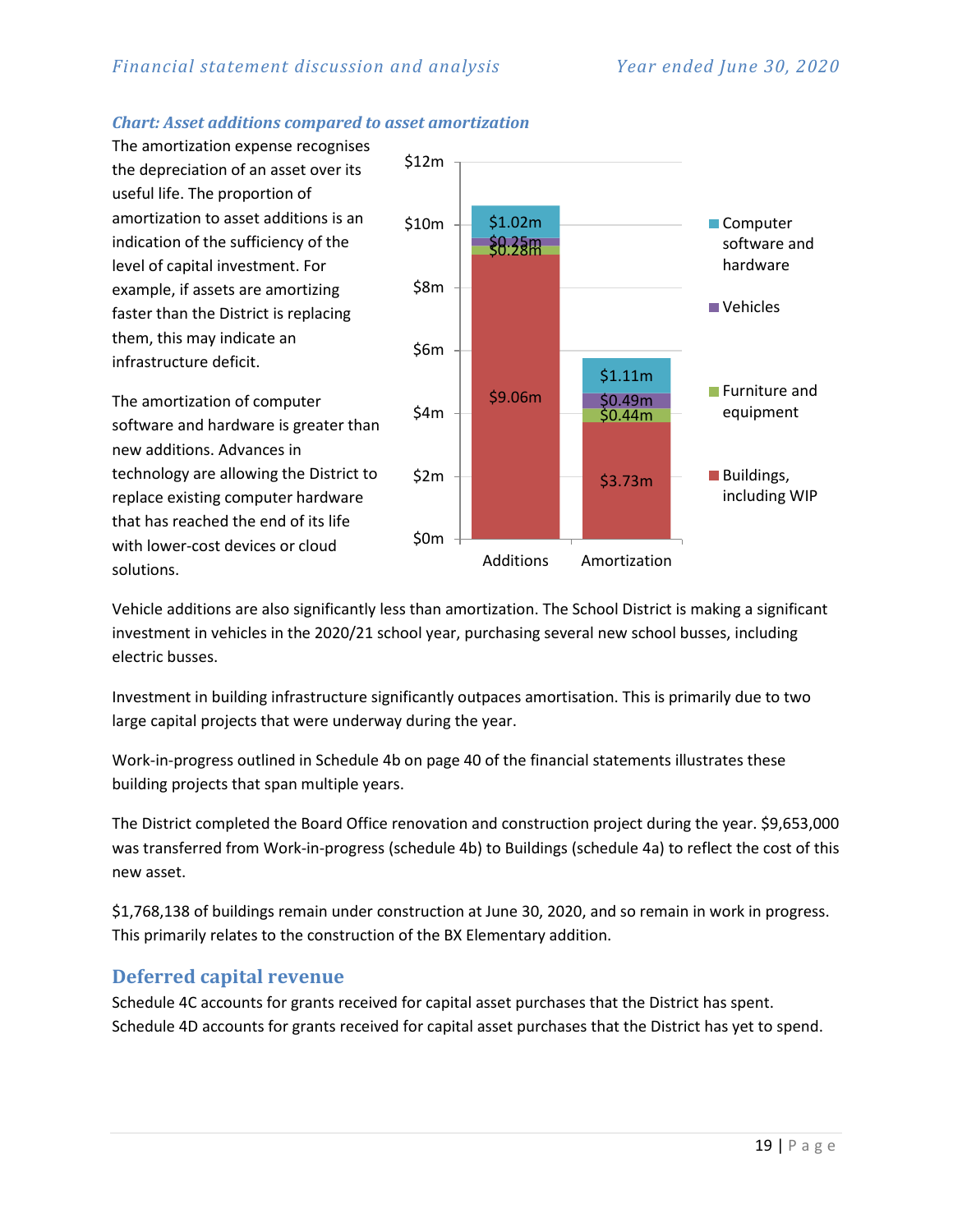Schedule 4D illustrates that the District received \$4,315,708 of grants in the year to June 30, 2020 from the Ministry of Education in the form of bylaw capital. This includes the capital portion of the annual facilities grant.

The District completed \$2.9 million of grant funded capital projects during the year. This includes the purchase of busses, geothermal field installations, HVAC upgrades, a playground and the completion of the Board Office renovation.

The \$2.9 million of bylaw capital that the District spent on completed projects is then accounted for as deferred capital revenue on schedule 4C. Deferred capital revenue balances are accumulated over the years, and amortized over the estimated lifespan of the assets acquired with the grant money. The deferred capital revenue balance was reduced by \$5.3 million in the year to June 30, 2020 to reflect this amortization.

Schedule 4D also shows that the District has \$428,997 of Ministry of Education Restricted Capital. This is targeted grants remaining from projects completed in previous years. It is allocated to the BX elementary expansion project.

The 'Other Provincial Capital' on schedule 4D relates to historical grants received for investment in capital equipment for trades programs. The District fully spent the carried-forward during the year.

Historically, the Province has provided targeted funding for major school renovations and replacements and buses. The Province does not typically provide targeted funding for any other capital assets, including the purchase or construction of technology, classroom furniture and equipment, administrative buildings, and maintenance equipment.

The deferred capital revenue balance at June 30, 2020 is \$88.0 million, indicating the District acquired 75% of its assets using targeted grant funding.

#### **Local capital**

Schedule 4 includes a column showing the transfers to and from the local capital fund, and the balance in local capital at the end of the year.

As outlined in Board policy 2.22.0, 'Financial Surplus and Inter-Fund Transfer Policy', the Board approves transfers of funds from the operating fund to the capital fund in anticipation of necessary future capital expenditure which will not be funded by additional targeted grants from the Province. In doing so, the Board must strike a balance between ensuring the District has the necessary assets to function effectively, and using operational funds to provide quality education for students.

During the year to June 30, 2020, the District transferred the following balances from the operating fund to local capital: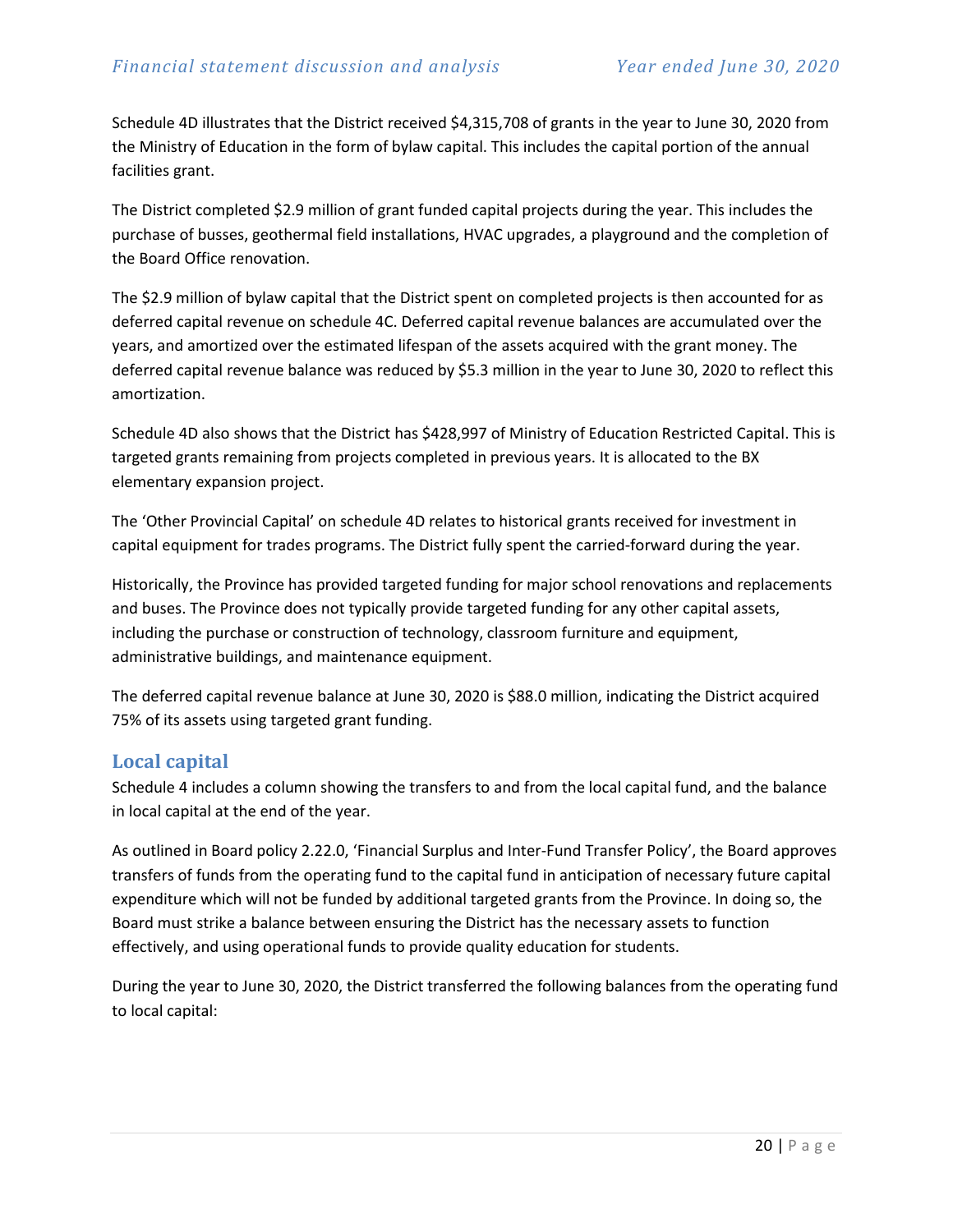| <b>Purpose</b>                  | Amount \$ | Budget \$   | <b>Commentary</b>                                                                                   |
|---------------------------------|-----------|-------------|-----------------------------------------------------------------------------------------------------|
| <b>Technology</b>               | 845,000   | 845,000     | Consistent with budget                                                                              |
| <b>Maintenance vehicles</b>     | 130,000   | 130,000     | Consistent with budget                                                                              |
| Maintenance, custodial          | 58,000    | 58,000      | Consistent with budget                                                                              |
| and transportation              |           |             |                                                                                                     |
| equipment                       |           |             |                                                                                                     |
| <b>School classroom</b>         | 100,000   | 100,000     | Consistent with budget                                                                              |
| improvements                    |           |             |                                                                                                     |
| <b>Replacement of school</b>    | 30,000    | 30,000      | Consistent with budget                                                                              |
| shop equipment                  |           |             |                                                                                                     |
| <b>Acquisition of portables</b> | 660,000   | 660,000     | Consistent with budget                                                                              |
| <b>Purchase of electric</b>     | 300,000   | 300,000     | Consistent with budget                                                                              |
| busses                          |           |             |                                                                                                     |
| <b>Creation of learning</b>     | 370,000   | 370,000     | Consistent with budget                                                                              |
| commons areas                   |           |             |                                                                                                     |
| <b>Facility improvements</b>    | 855,139   | 0           | Profits from the International Program are<br>unpredictable. This makes them suited towards         |
|                                 |           |             | setting aside for capital funds. Since the                                                          |
|                                 |           |             | International Program was established, profits have                                                 |
|                                 |           |             | primarily been utilised to fund the updating of the                                                 |
|                                 |           |             | School District's technology infrastructure, and the                                                |
|                                 |           |             | completed Board Office renovation and portable                                                      |
|                                 |           |             | replacement project.                                                                                |
| <b>Photocopiers</b>             | 55,675    | $\mathbf 0$ | Management expect the lifespan of the School<br>District's fleet of photocopiers to be about 5 to 7 |
|                                 |           |             | years. An amount is set aside every year, based on                                                  |
|                                 |           |             | the number of copies and prints made, to fund the                                                   |
|                                 |           |             | future replacement of these photocopiers. As this                                                   |
|                                 |           |             | amount varies, and the budget accounts for it in                                                    |
|                                 |           |             | schools' photocopy charge budget, the budget does                                                   |
|                                 |           |             | not explicitly recognise this as a transfer to local                                                |
|                                 |           |             | capital.                                                                                            |
| <b>Total</b>                    | 3,403,814 | 2,493,000   |                                                                                                     |

To facilitate year-to-year capital planning, local capital budgets which are not spent at the year-end are carried forward to the following year. Budgets remaining at June 30, 2020 are as follows: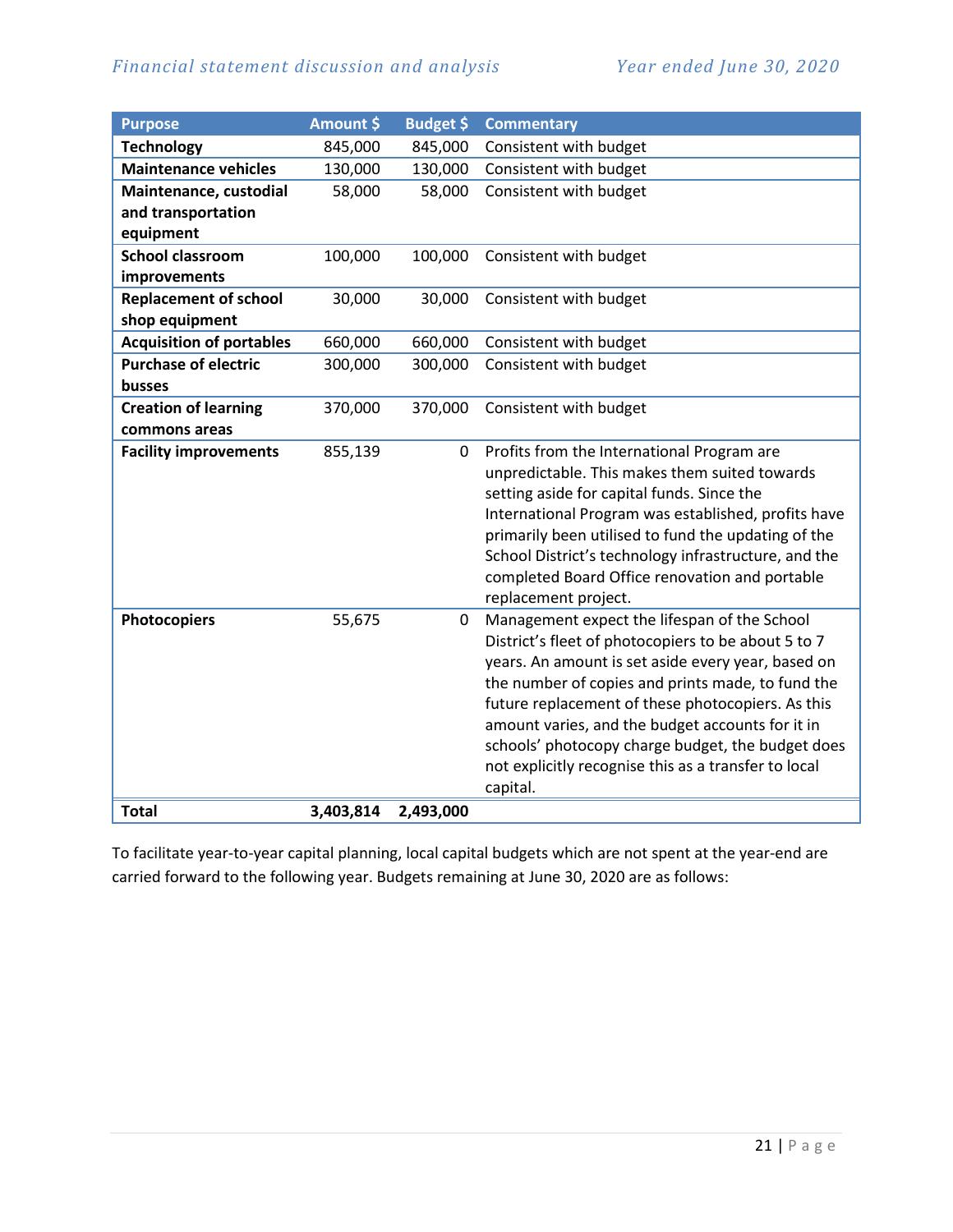| <b>Allocation</b><br>carried forward \$ | <b>Purpose</b>                                            | <b>Notes</b>                                                                                                                                                                                                                                                               |
|-----------------------------------------|-----------------------------------------------------------|----------------------------------------------------------------------------------------------------------------------------------------------------------------------------------------------------------------------------------------------------------------------------|
| 128,460                                 | Technology                                                | A large order placed just after the year-end utilised most<br>of this carry-forward amount.                                                                                                                                                                                |
| 67,060                                  | Maintenance, custodial<br>and transportation<br>equipment | The respective departments have set aside this budget in<br>anticipation of future purchases of equipment.                                                                                                                                                                 |
| 74,664                                  | Photocopier<br>replacement                                | The District purchased the current fleet of photocopiers<br>in 2017/18 at a cost of about \$300,000. The Board sets<br>aside funds each year in anticipation of the need to<br>replace these assets at the end of their useful life.                                       |
| 97,726                                  | School classroom<br>improvements                          | The District spent about \$120,000 on providing<br>projectors in classrooms during the year. This is an<br>ongoing project.                                                                                                                                                |
| 400,000                                 | Finance enterprise<br>resource planning<br>software       | The District has selected a vendor for this software and is<br>currently in negotiations with that vendor for its<br>purchase and implementation.                                                                                                                          |
| 855,139                                 | <b>Facility improvements</b>                              | The Board has set aside the profit generated by the<br>International Program in 2019/20 to fund future facility<br>improvements.                                                                                                                                           |
| 370,000                                 | Learning commons<br>creation                              | The Board allocated funding in 2019/20 to renovate<br>school spaces, such as libraries, to create learning<br>commons areas. The District has formed a committee to<br>make recommendations as to how the District should<br>best spend this funding to achieve this goal. |
| 300,000                                 | Electric bus acquisition                                  | The District is acquiring two electric school busses using<br>grant funding and local capital.                                                                                                                                                                             |
| 594,752                                 | Portable acquisition                                      | Four portable classrooms were delivered and installed<br>this summer, utilising this funding.                                                                                                                                                                              |
| 16,170                                  | School shop equipment<br>replacement                      | The Board allocated \$30,000 to the replacement of<br>school shop equipment in 2019/20, of which \$16,170<br>remains for the District to spend.                                                                                                                            |
| 2,903,971                               | <b>Total</b>                                              |                                                                                                                                                                                                                                                                            |

#### **Long Term Facility Plan**

The District's Long Term Facility Plan was finalised on June 17, 2016. It can be found at:

#### <http://www.sd22.bc.ca/District/FacilityPlan/Pages/default.aspx>

This Long Term Facility Plan identified the need to expand and / or replace four schools in the District, including the expansion of BX Elementary that has commenced. The District's capital plan incorporates these projects. The combined cost of these projects is approximately \$50 million.

The plan also identified the need to develop options for the District's Alternate Programs. These programs include vLearn, Open Door, ALP (housed at the Dorothy Alexander Centre), and Crossroads. It